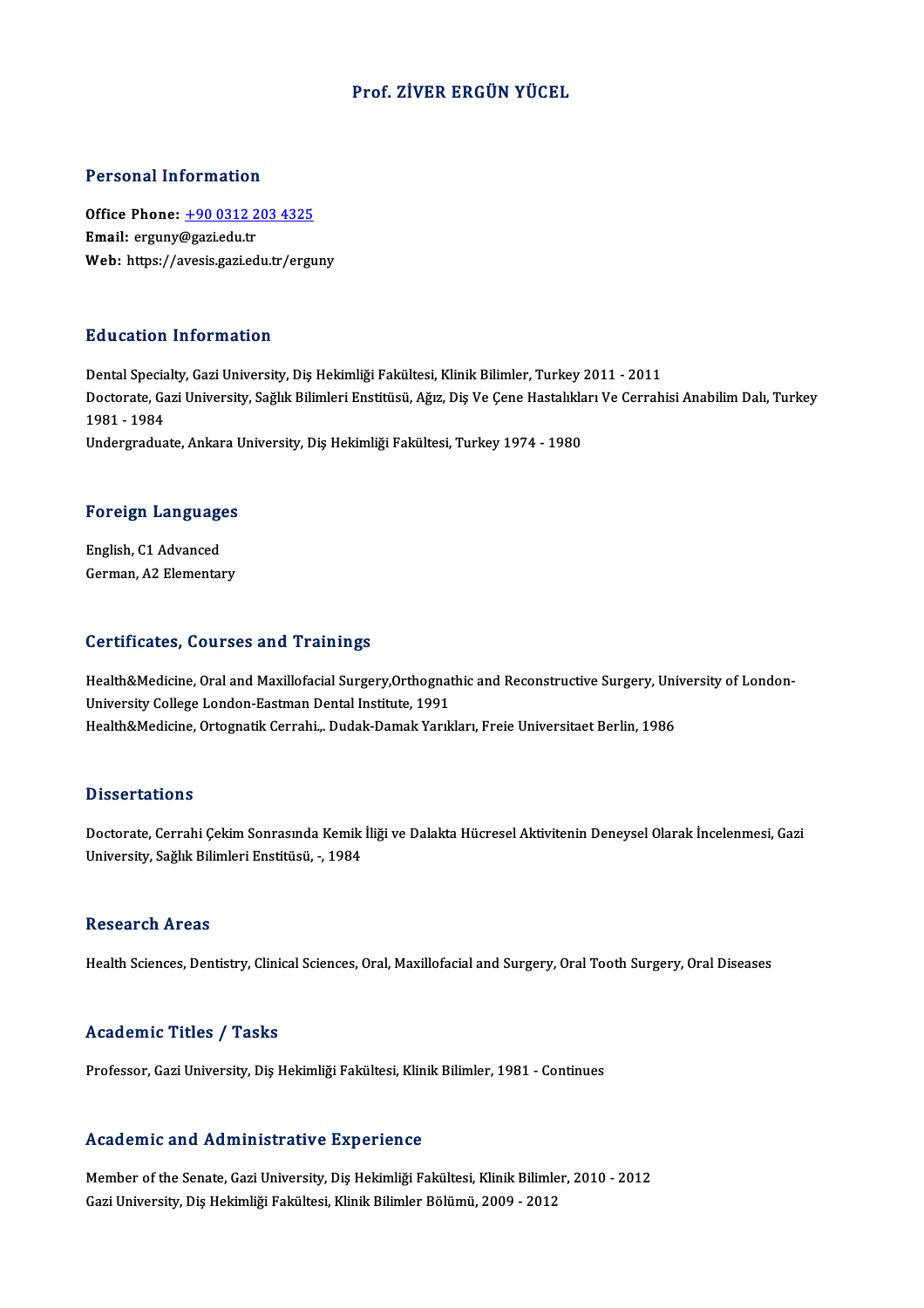#### Courses

ÇeneYüzCerrahisi,Undergraduate,2021 -2022 Ortognatik Cerrahi Teknikleri, Doctorate, 2017 - 2018 Çene Ucu Cerrahileri, Doctorate, 2017 - 2018

### Advising Theses

Yücel Z.E., Determination Of The Impacted Mandibular Third Molar Teeth Evaluation, Doctorate, V.Can(Student), 2021 Yücel Z. E. , Determination Of The Impacted Mandibular Third Molar Teeth Evaluation , Doctorate, V.Can(Student),<br>Yücel Z. E. , Evaluation Of Soft And Hard Tissue Changes Before And After Bimaxillary Lefort 1 Advencement An Yücel Z. E. , Determination Of The Impacted Mandibular Third Molar Teeth Evaluation , Doctorate, V.Can(Student), 202<br>Pücel Z. E. , Evaluation Of Soft And Hard Tissue Changes Before And After Bimaxillary Lefort 1 Advencemen Yücel Z. E. , Evaluation Of Soft And Hard Tissue Changes Before And After Bimaxillary Lefort 1 Advencement And<br>Bilateral Sagittal Split Ramus Osteotomy Setback In Orthognathic Surgery Patients, Doctorate, A.GİZLİ(Student), Bılateral Sagıttal Splıt Ramus Osteotomy Setback In Orthognathıc Surgery Patients, Doctorate, A.GİZLİ(Student), 2021<br>Yücel Z. E. , Foramen mentalenin mandibulanın üst ve alt kenarlarına göre mesafesinin konik ışınlı bilgis Yücel Z.E., Foramen mentalenin mandibulanın üst ve alt kenarlarına göre mesafesinin konik ışınlı bilgisayarlı tomografi

OPERASYON ÖNCESİ PLANLANAN VE OPERASYON SONRASI GERÇEKLEŞEN KEMİK VE YUMUŞAK DOKU Yücel Z. E. , Le Fort 1 MAKSİLLER İLERLETME OSTEOTOMİSİ YAPILAN ORTC<br>OPERASYON ÖNCESİ PLANLANAN VE OPERASYON SONRASI GERÇEKLEŞEN<br>DEĞİŞİMLERİNİN DEĞERLENDİRİLMESİ, Doctorate, H.Ozan(Student), 2019<br>Vücel Z. E., Ortografik so OPERASYON ÖNCESİ PLANLANAN VE OPERASYON SONRASI GERÇEKLEŞEN KEMİK VE YUMUŞAK DOKU<br>DEĞİŞİMLERİNİN DEĞERLENDİRİLMESİ, Doctorate, H.Ozan(Student), 2019<br>Yücel Z. E. , Ortognatik cerrahi uygulanan hastaların ağız sağlığı ile il

DEĞİŞİMLERİNİN DEĞERLENDİRİLMESİ, I<br>Yücel Z. E. , Ortognatik cerrahi uygulanan l<br>Doctorate, K.ASVAROĞLU(Student), 2015<br><sup>Yücel Z. E.</sup> Evelyation ef nestenerative na Yücel Z. E. , Ortognatik cerrahi uygulanan hastaların ağız sağlığı ile ilgili yaşam kalitelerinin prospektif değerlendirilme<br>Doctorate, K.ASVAROĞLU(Student), 2015<br>Yücel Z. E. , Evaluation of postoperative patient satisfact

Doctorate, K.ASVAROĞLU(Student), 2015<br>Yücel Z. E. , Evaluation of postoperative patient satisfaction after orthognathic surgery, Doctorate, Ç.ÇAĞIN(Student),<br>2013 Yücel Z. E. , Evaluation of postoperative patient satisfaction after orthognathic surgery, Doctorate, Ç.ÇAĞII<br>2013<br>Yücel Z. E. , GÖMÜLÜ ALT YİRMİ YAŞ DİŞLERİ ÇEKİM KAVİTELERİNDEKİ KEMİK İYİLEŞMESİNİN ALINAN<br>RADYOCRAFİLERLE

2013<br>Yücel Z. E. , GÖMÜLÜ ALT YİRMİ YAŞ DİŞLERİ ÇEKİM KAVİTELERİNDEKİ KEMİK İYİLEŞMESİ!<br>RADYOGRAFİLERLE BİLGİSARAYLI ORTAMDA ANALİZİ, Doctorate, V.AKAR(Student), 2007<br>Yücel Z. E., ALT GÖMÜLÜ YIRMI YAŞ DİŞİ CEKİM KAVİTELERİ Yücel Z. E. , GÖMÜLÜ ALT YİRMİ YAŞ DİŞLERİ ÇEKİM KAVİTELERİNDEKİ KEMİK İYİLEŞMESİNİN ALINAN<br>RADYOGRAFİLERLE BİLGİSARAYLI ORTAMDA ANALİZİ, Doctorate, V.AKAR(Student), 2007<br>Yücel Z. E. , ALT GÖMÜLÜ YİRMİ YAŞ DİŞİ ÇEKİM KAVİT

RADYOGRAFİLERLE BİLGİSARAYLI ORTAMDA ANALİZİ, Doctorate, V.AKAR(Student), 2007<br>Yücel Z. E. , ALT GÖMÜLÜ YİRMİ YAŞ DİŞİ ÇEKİM KAVİTELERİNİN KONULAN PUTTY FORMUNDAKİ DEMİNERALİZE<br>KEMİK MATRİKSİ'NİN İYİLEŞME ÜZERİNE ETKİLERİN Yücel Z. E. , ALT GÖMÜLÜ YİRMİ YAŞ DİŞİ ÇEKİM |<br>KEMİK MATRİKSİ'NİN İYİLEŞME ÜZERİNE ETKİLI<br>ANALİZİ, Doctorate, T.GÜLÇİÇEK(Student), 2006<br>Yüsel Z. E., SPONÇİQZA BI OK KEMİK ÇREFTİNİN KEMİK MATRİKSİ'NİN İYİLEŞME ÜZERİNE ETKİLERİNİN ALINAN DİJİTAL RADYOGRAFİLERLE BİLGİSAYAR ORTAMINDA<br>ANALİZİ, Doctorate, T.GÜLÇİÇEK(Student), 2006<br>Yücel Z. E. , SPONGİOZA BLOK KEMİK GREFTİNİN, DURA MATER ve FASCİA LATA GREF

ANALİZİ, Doctorate, T.GÜLÇİÇEK(Student), 2006<br>Yücel Z. E. , SPONGİOZA BLOK KEMİK GREFTİNİN, DURA MATER ve FASCİA LATA GREFT MATERYALLERİ İLE BİRLİ<br>UYGULANDIĞI SEGMENTAL OSTEOTOMİLER SONRASINDA İYİLEŞMENİN HİSTOPATOLOJİK OL Yücel Z. E. , SPONGİOZA BLOK KEMİK (<br>UYGULANDIĞI SEGMENTAL OSTEOTOI<br>Doctorate, E.ERKMEN(Student), 2000<br>Vücel Z. E., DİREKT VE İNDİREKT TRA UYGULANDIĞI SEGMENTAL OSTEOTOMİLER SONRASINDA İYİLEŞMENİN HİSTOPATOLOJİK OLARAK İNCELENMESİ,<br>Doctorate, E.ERKMEN(Student), 2000<br>Yücel Z. E. , DİREKT VE İNDİREKT TRAVMA SONRASI TEMPOROMANDİBULER EKLEM YAPILARINDA MEYDANA GE

Doctorate, E.ERKMEN(Student), 2000<br>Yücel Z. E. , DİREKT VE İNDİREKT TRAVMA SONRASI TEMPOROMANDİBULER EKLEM YAPILARINDA MEY<br>DEĞİŞİMLERİN HİSYOPATOLOJİK OLARAK DEĞERLENDİRİLMESİ, Doctorate, Ü.BÖRKAN(Student), 1999 DEĞİŞİMLERİN HİSYOPATOLOJİK OLARAK DEĞERLENDİRİLMESİ, Doctorate, Ü.BÖRKAN(Student), 1999<br>Jury Memberships

Associate Professor Exam, Associate Professor Exam, İstanbul Gelişim Üniversitesi, May, 2022 Associate Professor Exam, Associate Professor Exam, İstanbul Gelişim Üniversitesi, May, 2022<br>Appointment Academic Staff, Appointment Academic Staff, Erciyes Üniversitesi, January, 2022<br>Appointment Academic Staff, Appointme Associate Professor Exam, Associate Professor Exam, İstanbul Gelişim Üniversitesi, May, 2022<br>Appointment Academic Staff, Appointment Academic Staff, Erciyes Üniversitesi, January, 2022<br>Appointment Academic Staff, Appointme Appointment Academic Staff, Appointment Academic Staff, Erciyes Üniversitesi, January, 202<br>Appointment Academic Staff, Appointment Academic Staff, İstanbul Üniversitesi, January, 202<br>Associate Professor Exam, Associate Pro Appointment Academic Staff, Appointment Academic Staff, İstanbul Üniversitesi, January, 2022<br>Associate Professor Exam, Associate Professor Exam, Kocaeli Üniversitesi, September, 2021<br>Appointment Academic Staff, Appointment Associate Professor Exam, Associate Professor Exam, Kocaeli Üniversitesi, September, 20.<br>Appointment Academic Staff, Appointment Academic Staff, Recep Tayyip Erdoğan Ünivers<br>Associate Professor Exam, Associate Professor Ex Appointment Academic Staff, Appointment Academic Staff, Recep Tayyip Erdoğan Üniversite<br>Associate Professor Exam, Associate Professor Exam, Erciyes Üniversitesi, January, 2021<br>Appointment Academic Staff, Appointment Academ Associate Professor Exam, Associate Professor Exam, Erciyes Üniversitesi, January, 2021<br>Appointment Academic Staff, Appointment Academic Staff, Karabük Üniversitesi, July, 2020<br>Associate Professor Exam, Associate Professor Appointment Academic Staff, Appointment Academic Staff, Karabük Üniversitesi, July, 2020<br>Associate Professor Exam, Associate Professor Exam, Harran Üniversitesi, March, 2020<br>Appointment Academic Staff, Appointment Academic Associate Professor Exam, Associate Professor Exam, Harran Üniversitesi, March, 2020<br>Appointment Academic Staff, Appointment Academic Staff, Karadeniz Teknik Üniversitesi, Marc<br>Appointment Academic Staff, Appointment Acade Appointment Academic Staff, Appointment Academic Staff, Karadeniz Teknik Üniversitesi, Ma:<br>Appointment Academic Staff, Appointment Academic Staff, Gazi Üniversitesi, September, 2017<br>Appointment Academic Staff, Appointment Appointment Academic Staff, Appointment Academic Staff, Gazi Üniversitesi, September, 2017<br>Appointment Academic Staff, Appointment Academic Staff, Gazi Üniversitesi, February, 2017<br>Appointment Academic Staff, Appointment A Appointment Academic Staff, Appointment Academic Staff, Gazi Üniversitesi, February, 2017 Appointment Academic Staff, Appointment Academic Staff, Gazi Üniversitesi, November, 2016 Appointment Academic Staff, Appointment Academic Staff, Gazi Üniversitesi, February, :<br>Appointment Academic Staff, Appointment Academic Staff, Gazi Üniversitesi, November,<br>Appointment Academic Staff, Appointment Academic S Appointment Academic Staff, Appointment Academic Staff, Gazi Üniversitesi, Noven<br>Appointment Academic Staff, Appointment Academic Staff, Gazi Üniversitesi, July, 20<br>Associate Professor Exam, Associate Professor Exam, Gazi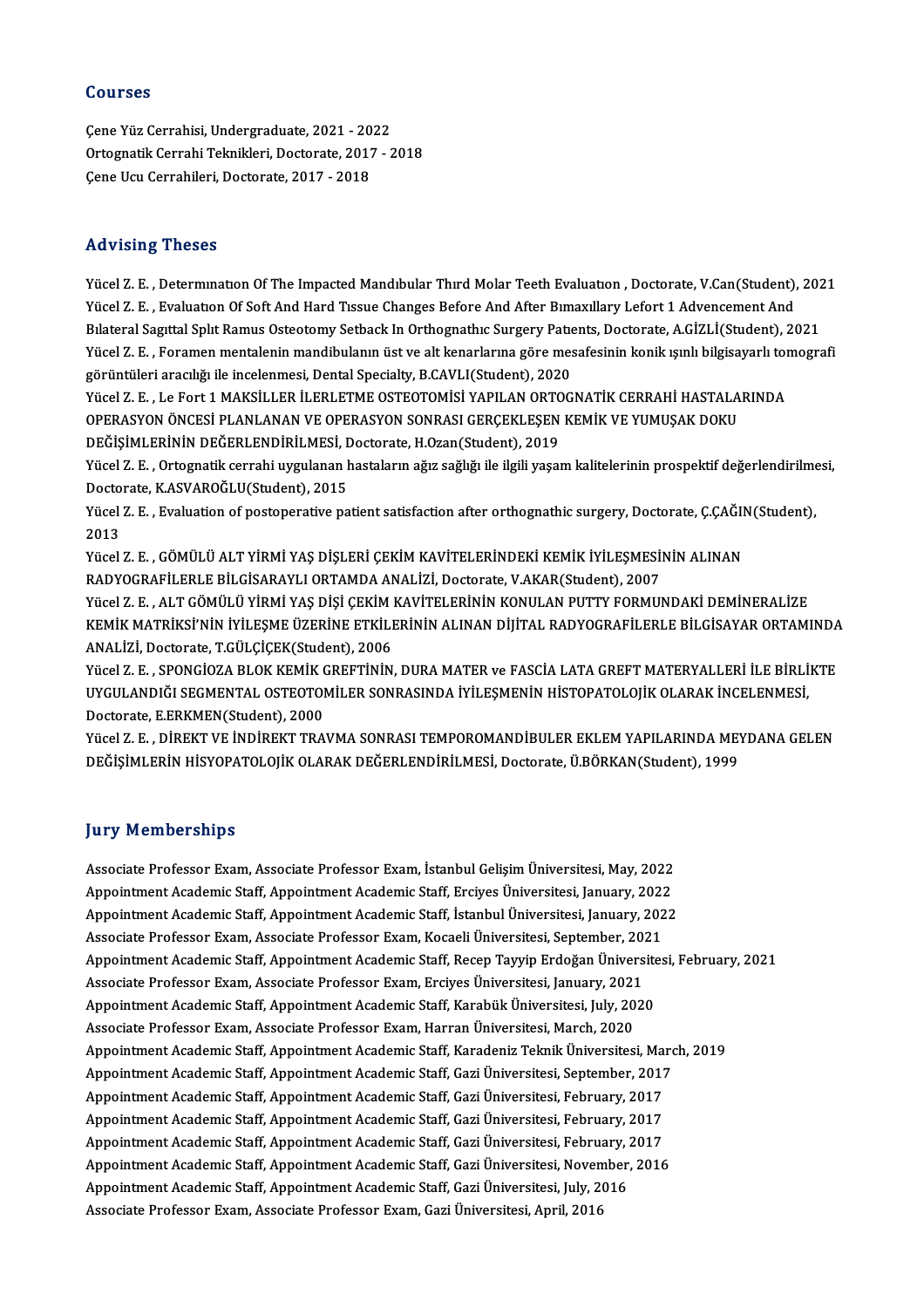Associate Professor Exam, Associate Professor Exam, Gazi Üniversitesi, April, 2016<br>Associate Professor Evam, Associate Professor Evam, Gazi Üniversitesi, April, 2016 Associate Professor Exam, Associate Professor Exam, Gazi Üniversitesi, April, 2016<br>Associate Professor Exam, Associate Professor Exam, Gazi Üniversitesi, April, 2016<br>Anneintment Asademis Staff, Anneintment Asademis Staff, Associate Professor Exam, Associate Professor Exam, Gazi Üniversitesi, April, 2016<br>Associate Professor Exam, Associate Professor Exam, Gazi Üniversitesi, April, 2016<br>Appointment Academic Staff, Appointment Academic Staff, Associate Professor Exam, Associate Professor Exam, Gazi Üniversitesi, April, 2016<br>Appointment Academic Staff, Appointment Academic Staff, Gazi Üniversitesi, November, 2014<br>Appointment Academic Staff, Appointment Academic Appointment Academic Staff, Appointment Academic Staff, Gazi Üniversitesi, November<br>Appointment Academic Staff, Appointment Academic Staff, Gazi Üniversitesi, November<br>Associate Professor Exam, Associate Professor Exam, Ga

# Associate Professor Exam, Associate Professor Exam, Gazi Universitesi, October, 2011<br>Articles Published in Journals That Entered SCI, SSCI and AHCI Indexes

- rticles Published in Journals That Entered Sole<br>I. Multiple calcifying hyperplastic dental follicles I. Multiple calcifying hyperplastic dental follicles<br>Ulutürk H., Yücel Z. E. Multiple calcifying hyperplastic dental follicles<br>Ulutürk H., Yücel Z. E.<br>JOURNAL OF STOMATOLOGY ORAL AND MAXILLOFACIAL SURGERY, vol.120, no.1, pp.77-79, 2019 (Journal<br>Indeved in SCI Eunended) Ulutürk H., Yücel Z. E.<br>JOURNAL OF STOMATOLO<br>Indexed in SCI Expanded)<br>Surgical Managamant o Indexed in SCI Expanded)<br>II. Surgical Management of a Bilateral Bifid Condyle: Diagnosis, Three-dimensional Reconstruction, and
- Indexed in SCI Expanded)<br>Surgical Management of a Bilateral Bifid Condyle: Diagnosis, '<br>Treatment u A Report of a Case and Review of the Literature<br>Uluturk H. Yusel E. Olun B. Akingi O. Atae M. S. Surgical Management of a Bilateral Bifid C<br>Treatment u A Report of a Case and Revie<br>Uluturk H., Yucel E., Okur B., Akinci O., Atac M. S.<br>NICERIAN JOURNAL OF CLINICAL PRACTICE vs Treatment u A Report of a Case and Review of the Literature<br>Uluturk H., Yucel E., Okur B., Akinci O., Atac M. S.<br>NIGERIAN JOURNAL OF CLINICAL PRACTICE, vol.21, no.2, pp.251-255, 2018 (Journal Indexed in SCI)<br>Pone lid techn Uluturk H., Yucel E., Okur B., Akinci O., Atac M. S.<br>NIGERIAN JOURNAL OF CLINICAL PRACTICE, vol.21, no.2, pp.251-255, 2018 (Journa<br>III. Bone lid technique with piezosurgery to preserve inferior alveolar nerve<br>Describuut K.
- NIGERIAN JOURNAL OF CLINICAL PRACT<br>Bone lid technique with piezosurgery<br>Degerliyurt K., Akar V., Denizci S., Yucel E.<br>OPAL SUPGERY OPAL MEDICINE OPAL P. Bone lid technique with piezosurgery to preserve inferior alveolar nerve<br>Degerliyurt K., Akar V., Denizci S., Yucel E.<br>ORAL SURGERY ORAL MEDICINE ORAL PATHOLOGY ORAL RADIOLOGY AND ENDODONTOLOGY, vol.108, no.6,<br>2009 (Jeurna Degerliyurt K., Akar V., Denizci<br>ORAL SURGERY ORAL MEDICII<br>2009 (Journal Indexed in SCI)<br>Comnarison of biomachani ORAL SURGERY ORAL MEDICINE ORAL PATHOLOGY ORAL RADIOLOGY AND ENDODONTOLOGY, vol.108, no.6,<br>2009 (Journal Indexed in SCI)<br>IV. Comparison of biomechanical behaviour of maxilla following Le Fort I osteotomy with 2-versus 4-<br>p
- 2009 (Journal Indexed in SCI)<br>Comparison of biomechanical behaviour of maxilla following Le Fort I osteoton<br>plate fixation using 3D-FEA Part 3: Inferior and anterior repositioning surgery<br>Frkmon E. Atae M.S., Yuesel E. Kur Comparison of biomechanical beha<br>plate fixation using 3D-FEA Part 3:<br>Erkmen E., Atac M. S. , Yuecel E., Kurt A.<br>INTERNATIONAL JOURNAL OF ORAL AL plate fixation using 3D-FEA Part 3: Inferior and anterior repositioning surgery<br>Erkmen E., Atac M. S. , Yuecel E., Kurt A.<br>INTERNATIONAL JOURNAL OF ORAL AND MAXILLOFACIAL SURGERY, vol.38, no.2, pp.173-179, 2009 (Journal<br>In Erkmen E., Atac<br>INTERNATIONA<br>Indexed in SCI)<br>Comporison o INTERNATIONAL JOURNAL OF ORAL AND MAXILLOFACIAL SURGERY, vol.38, no.2, pp.173-179, 2009 (Journal<br>Indexed in SCI)<br>V. Comparison of biomechanical behaviour of maxilla following Le Fort 1 osteotomy with 2-versus 4-<br>plate five
- Indexed in SCI)<br>V. Comparison of biomechanical behaviour of maxilla following Le Fort 1 osteotomy with 2-versus 4-<br>plate fixation using 3D-FEA Part 2: Impaction surgery Comparison of biomechanical beh<br>plate fixation using 3D-FEA Part 2<br>Atac M. S. , Erkmen E., Yucel E., Kurt A.<br>INTERNATIONAL JOURNAL OF ORAL INTERNATIONAL JOURNAL OF ORAL AND MAXILLOFACIAL SURGERY, vol.38, no.1, pp.58-63, 2009 (Journal Indexed in SCI) Atac M. S. , Erkm<br>INTERNATIONA<br>Indexed in SCI)<br>Comporison o
- VI. Comparison of biomechanical behaviour of maxilla following Le Fort I osteotomy with 2-versus 4-Indexed in SCI)<br>Comparison of biomechanical behaviour of maxilla followi<br>plate fixation using 3D-FEA. Part 1: Advancement surgery Comparison of biomechanical beh<br>plate fixation using 3D-FEA. Part<br>Atac M. S. , Erkmen E., Yucel E., Kurt A.<br>INTERNATIONAL JOURNAL OF ORAL plate fixation using 3D-FEA. Part 1: Advancement surgery<br>Atac M. S. , Erkmen E., Yucel E., Kurt A.<br>INTERNATIONAL JOURNAL OF ORAL AND MAXILLOFACIAL SURGERY, vol.37, no.12, pp.1117-1124, 2008 (Journal<br>Indeved in SCD. Atac M. S. , Erkm<br>INTERNATIONA<br>Indexed in SCI)<br>Chandrasarsa INTERNATIONAL JOURNAL OF ORAL AND MAXILLOFACIAL SURGERY,<br>Indexed in SCI)<br>VII. Chondrosarcoma of the parapharyngeal space - A case report<br>Simeak B. Koybasiagh, A. Vucel E. Cupban C
- Indexed in SCI)<br>VII. Chondrosarcoma of the parapharyngeal space A case report<br>Simsek B., Koybasioglu A., Yucel E., Gunhan G. Chondrosarcoma of the parapharyngeal space - A case report<br>Simsek B., Koybasioglu A., Yucel E., Gunhan G.<br>INTERNATIONAL JOURNAL OF ORAL AND MAXILLOFACIAL SURGERY, vol.34, no.7, pp.803-805, 2005 (Journal<br>Indexed in SCD. Simsek B., Koyb<br>INTERNATIONA<br>Indexed in SCI)<br>Comparison o INTERNATIONAL JOURNAL OF ORAL AND MAXILLOFACIAL SURGERY, vol.34, no.7, pp.803-805, 2005 (Journal<br>Indexed in SCI)<br>VIII. Comparison of different fixation methods following sagittal split ramus osteotomies using three-<br>dimens
- Indexed in SCI)<br>Comparison of different fixation methods following sagittal split ramus osteotomies u<br>dimensional finite elements analysis Part 1: advancement surgery posterior loading<br>Frkmen E. Simeek B. Yusel E. Kurt A Comparison of different fixation<br>dimensional finite elements analy<br>Erkmen E., Simsek B., Yucel E., Kurt A.<br>INTERNATIONAL JOURNAL OF ORAL dimensional finite elements analysis - Part 1: advancement surgery posterior loading<br>Erkmen E., Simsek B., Yucel E., Kurt A.<br>INTERNATIONAL JOURNAL OF ORAL AND MAXILLOFACIAL SURGERY, vol.34, no.5, pp.551-558, 2005 (Journal<br> Erkmen E., Sims<br>INTERNATIONA<br>Indexed in SCI)<br>Three dimensi INTERNATIONAL JOURNAL OF ORAL AND MAXILLOFACIAL SURGERY, vol.34, no.5, pp.551-558, 2005 (Journal<br>Indexed in SCI)<br>IX. Three-dimensional finite element analysis used to compare methods of fixation after sagittal split<br>namus
- Indexed in SCI)<br>Three-dimensional finite element analysis used to com<br>ramus osteotomy: setback surgery-posterior loading<br>Frkmen E. Simsek B. Yusel E. Kunt A Three-dimensional finite element<br>ramus osteotomy: setback surger<br>Erkmen E., Simsek B., Yucel E., Kurt A.<br>PRITISH JOURNAL OF ORAL & MAYU. ramus osteotomy: setback surgery-posterior loading<br>Erkmen E., Simsek B., Yucel E., Kurt A.<br>BRITISH JOURNAL OF ORAL & MAXILLOFACIAL SURGERY, vol.43, no.2, pp.97-104, 2005 (Journal Indexed in SCI)<br>Histologisel evoluation of

Erkmen E., Simsek B., Yucel E., Kurt A.<br>BRITISH JOURNAL OF ORAL & MAXILLOFACIAL SURGERY, vol.43, no.2, pp.97-104, 2005 (Journal Indexed in SCI)<br>X. Histological evaluation of changes in the temporomandibular joint after dir BRITISH JOURNAL OF OR<br>Histological evaluatior<br>an experimental study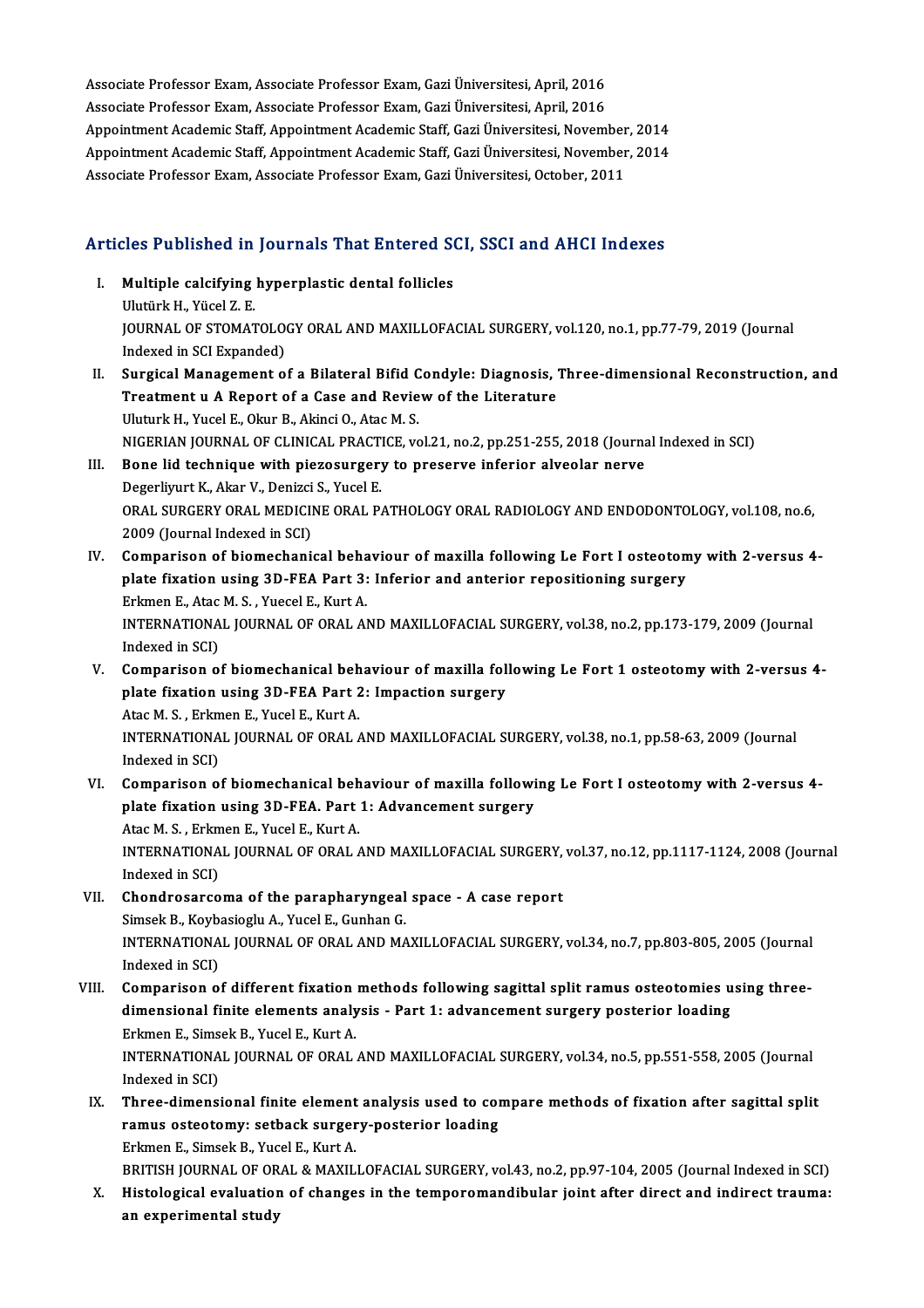Yucel E., Borkan U., Mollaoglu N., Erkmen E., Gunhan O. Yucel E., Borkan U., Mollaoglu N., Erkmen E., Gunhan O.<br>DENTAL TRAUMATOLOGY, vol.18, no.4, pp.212-216, 2002 (Journal Indexed in SCI)<br>A Clinical and Histopathological Evaluation of Ciant Call Legions of the Is Yucel E., Borkan U., Mollaoglu N., Erkmen E., Gunhan O.<br>DENTAL TRAUMATOLOGY, vol.18, no.4, pp.212-216, 2002 (Journal Indexed in SCI)<br>XI. A Clinical and Histopathological Evaluation of Giant Cell Lesions of the Jaws<br>CÜLTEVI

- DENTAL TRAUMATOLOGY, vol.18, no.4, pp.212-2<br>A Clinical and Histopathological Evaluation<br>GÜLTEKİN S. E. , Saraçgil S., Oygür T., YÜCEL Z. E. A Clinical and Histopathological Evaluation of Giant Cell Lesions of the Jaws<br>GÜLTEKİN S. E. , Saraçgil S., Oygür T., YÜCEL Z. E.<br>Asian journal of oral and maxillofacial surgery, vol.10, pp.23-31, 1998 (Journal Indexed in GÜLTEKİN S. E. , Saraçgil S., Oygür T., YÜCEL Z. E.<br>Asian journal of oral and maxillofacial surgery, v<br>XII. Unilateral condylar hypoplasia<br>Yucel E., Dincer M.
- Asian journal of or<br><mark>Unilateral condy</mark><br>Yucel E., Dincer M.<br>DENTOMAYU LOE DENTOMAXILLOFACIAL RADIOLOGY, vol.25, no.2, pp.114, 1996 (Journal Indexed in SCI) Yucel E., Dincer M.<br>DENTOMAXILLOFACIAL RADIOLOGY, vol.25, no.2, pp.114, 1996 (Journal Indexed in SCI)<br>XIII. A COMPARATIVE-EVALUATION OF THE CONVENTIONAL AND CLOSED-MONTH TECHNIQUE FOR
- DENTOMAXILLOFACIAL RADIOLOGY, vol.<br>A COMPARATIVE-EVALUATION OF TH<br>INFERIOR ALVEOLAR NERVE BLOCK<br>VICEL E HITCHISON I A COMPARATIVE-EVA<br>INFERIOR ALVEOLAR<br>YUCEL E., HUTCHISON I.<br>AUSTRALIAN DENTAL I INFERIOR ALVEOLAR NERVE BLOCK<br>YUCEL E., HUTCHISON I.<br>AUSTRALIAN DENTAL JOURNAL, vol.40, no.1, pp.15-16, 1995 (Journal Indexed in SCI)<br>MIU TIBLE SURRLEMENTAL RREMOLARS YUCEL E., HUTCHISON I.<br>AUSTRALIAN DENTAL JOURNAL, vol.40, no.1,<br>XIV. MULTIPLE SUPPLEMENTAL PREMOLARS<br>YUCEL E.
- AUSTRAL<br>M<mark>ULTIP</mark>I<br>YUCEL E.<br>ORAL SUI MULTIPLE SUPPLEMENTAL PREMOLARS<br>YUCEL E.<br>ORAL SURGERY ORAL MEDICINE ORAL PATHOLOGY ORAL RADIOLOGY AND ENDODONTICS, vol.74, no.3, pp.384,<br>1993 (Jaurnal Indoved in SCD YUCEL E.<br>ORAL SURGERY ORAL MEDICII<br>1992 (Journal Indexed in SCI)<br>SELENIUM AND BEUCETS F ORAL SURGERY ORAL MEDICINE ORAL<br>1992 (Journal Indexed in SCI)<br>XV. SELENIUM AND BEHCETS-DISEASE
- 1992 (Journal Indexed in SCI)<br>XV. SELENIUM AND BEHCETS-DISEASE<br>DELILBASI E. A. , TURAN B., YUCEL E., SASMAZ R., ISIMER A., SAYAL A. BIOLOGICAL TRACE ELEMENT RESEARCH, vol.28, no.1, pp.21-25, 1991 (Journal Indexed in SCI)

## Articles Published in Other Journals

rticles Published in Other Journals<br>I. Gömülü Mandibular Üçüncü Molar Diş Pozisyonlarının Demografik Olarak İncelenmesi: Retrospektif<br>. Galisma Gömülü<br>Gömülü<br>Çalışma Gömülü Mandibular Üçüncü Molar Diş Pozisyonları<br>Çalışma<br>Göksu V. C. , Ersoy H. E. , Ulutürk Eberliköse H., Yücel Z. E.<br>Ankara Dishekimleri Odası (ADO) Klinik Bilimler Dergisi 1

Çalışma<br>Göksu V. C. , Ersoy H. E. , Ulutürk Eberliköse H., Yücel Z. E.<br>Ankara Dişhekimleri Odası (ADO) Klinik Bilimler Dergisi, vol.10, no.3, pp.165-171, 2021 (Other Refereed National Göksu V. (<br>Ankara Di<br>Journals)<br>Coleifivin Ankara Dişhekimleri Odası (ADO) Klinik Bilimler Der<br>Journals)<br>II. Calcifiying Odontogenic Cyst: Report of a Case<br>ATAK SECEN İ. ERSOV H. E. VÜCEL Z. E. CÜLTEKİN

- Journals)<br>II. Calcifiying Odontogenic Cyst: Report of a Case<br>ATAK SEÇEN İ., ERSOY H. E. , YÜCEL Z. E. , GÜLTEKİN S. E. Calcifiying Odontogenic Cyst: Report of a Case<br>ATAK SEÇEN İ., ERSOY H. E. , YÜCEL Z. E. , GÜLTEKİN S. E.<br>ADO Klinik Bilimler Degisi, vol.10, no.1, pp.59-64, 2021 (Other Refereed National Journals)<br>Mandibulada Calisan Kandr
- III. Mandibulada Gelişen Kondroblastik Osteosarkom: Olgu Raporu ve Gu ncel Literatur ile<br>Karşılaştırılması ADO Klinik Bilimler<br>Mandibulada Gel<br>Karşılaştırılması<br>CAVLLE ODARASI
	- CAVLIB.,ODABAŞIO.,GÜLTEKİNS.E. ,YÜCEL Z.E.

Karşılaştırılması<br>CAVLI B., ODABAŞI O., GÜLTEKİN S. E. , YÜCEL Z. E.<br>Osmangazi Tıp Dergisi, pp.172-177, 2020 (Other Refereed National Journals)<br>Dev Suhmandibular Gland Kanal Tasu Bir Olsu Sunumu.

IV. Dev Submandibuler Gland Kanal Tașı: Bir Olgu Sunumu Osmangazi Tıp Dergisi, pp.172-177,<br>Dev Submandibuler Gland Kana<br>Sadıkov M., Kahraman Ş., Yücel Z. E.<br>Plask Sea Journal of Health Science

Black Sea Journal of Health Science, vol.2, no.3, pp.74-77, 2019 (Refereed Journals of Other Institutions)

## Sadıkov M., Kahraman Ş., Yücel Z. E.<br>Black Sea Journal of Health Science, vol.2, no.3, pp.74-77, 2019 (Refereed Journals of Other Institutions)<br>V. FİZİKSEL ŞİDDETE BAĞLI MANDİBULAR TRAVMA GÖRÜLME SIKLIĞI - 126 HASTA - 7 YI Black Sea Jour<br>FİZİKSEL ŞİL<br>ARAŞTIRMA<br>KARAN N R FİZİKSEL ŞİDDETE BAĞLI MANDİBULAR TF<br>ARAŞTIRMA<br>KARAN N. B. , AKINCI H. O. , GİZLİ A., YÜCEL Z. E.<br>Atatürk Üniversitesi Dis Hekimliği Fekültesi Ders

ARAŞTIRMA<br>KARAN N. B. , AKINCI H. O. , GİZLİ A., YÜCEL Z. E.<br>Atatürk Üniversitesi Diş Hekimliği Fakültesi Dergisi, vol.29, no.1, pp.61-65, 2019 (Other Refereed National KARAN N.<br>Atatürk Ülg<br>Journals)<br>A Misdia Atatürk Üniversitesi Diş Hekimliği Fakültesi Dergisi, vol.29, no.1, pp.61-65, 2019 (Other Refereed National<br>Journals)<br>VI. A Misdiagnosed Tonsillolith Appears asa Radiopaque Lesion Related to an Impacted Third Molar in<br>the

## Journals)<br>A Misdiagnos<br>the Mandible<br>AEINCLH O E A Misdiagnosed Tonsillolith Appears asa Radio<br>the Mandible<br>AKINCI H. O. , KARAN N. B. , ULUTÜRK H., YÜCEL Z. E.<br>Türkiye Klinikleri Die Hekimliği Bilimleri Dergisi yal 2

the Mandible<br>AKINCI H. O. , KARAN N. B. , ULUTÜRK H., YÜCEL Z. E.<br>Türkiye Klinikleri Diş Hekimliği Bilimleri Dergisi, vol.24, no.3, pp.253-256, 2018 (Refereed Journals of Other<br>Institutione) AKINCI H. O.<br>Türkiye Klini<br>Institutions)<br>Dental eede Türkiye Klinikleri Diş Hekimliği Bilimleri Dergisi, vol.24, no.3, pp.253-256, 201<br>Institutions)<br>VII. Dental sedation by anesthesiologist or dentists A view from Turkey<br>Jols B. Arclan M. Atac M. S. Vüçel 7. E

Institutions)<br>Dental sedation by anesthesiologi:<br>Işık B., Arslan M., Ataç M. S. , Yücel Z. E.<br>Medisal Science and Discovery, yol 2. n Işık B., Arslan M., Ataç M. S. , Yücel Z. E.<br>Medical Science and Discovery, vol.2, no.3, pp.211-214, 2015 (Other Refereed National Journals)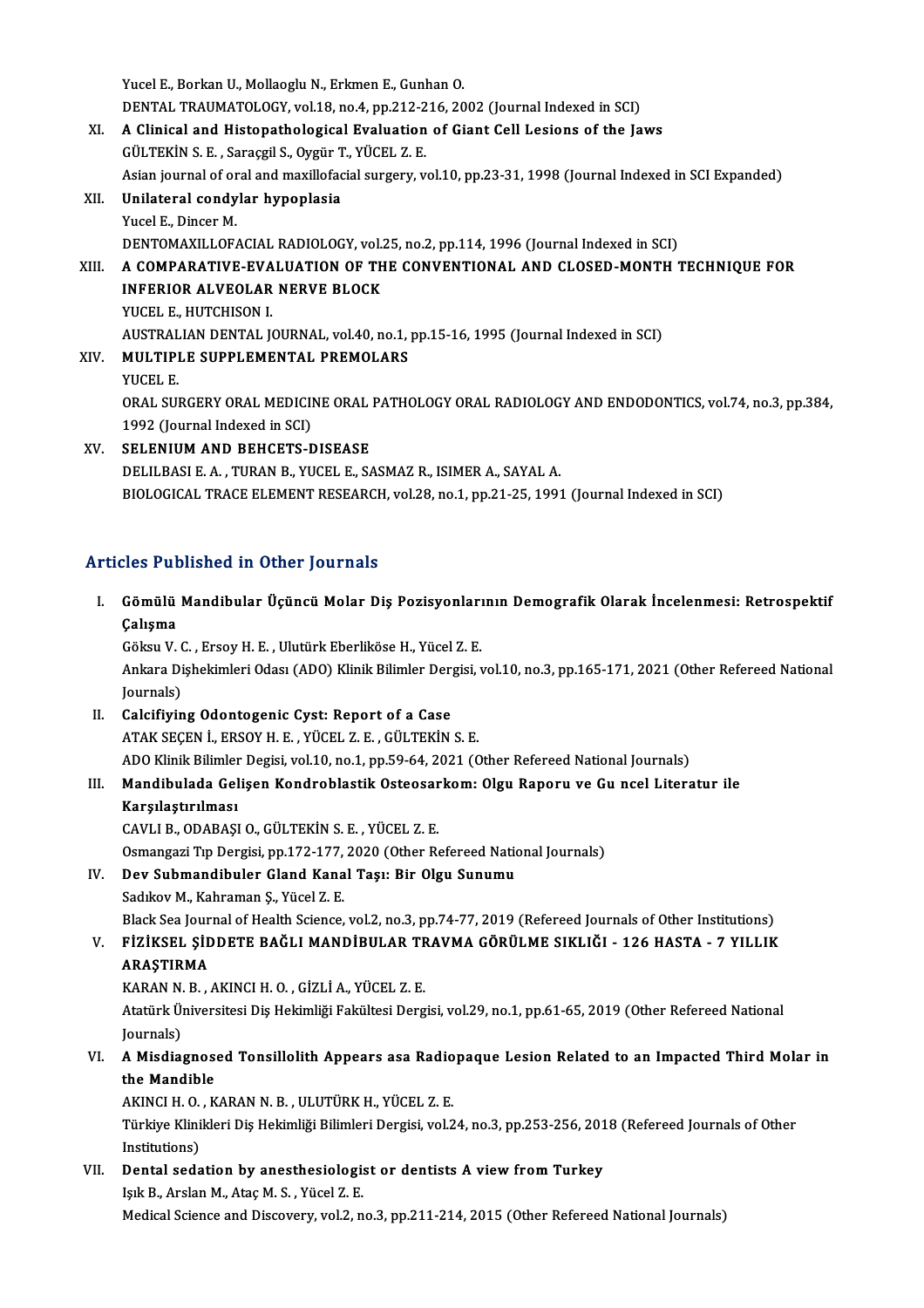| VIII.  | Ortognatik cerrahi sonrası postoperatif hasta memnuniyetinin değerlendirilmesi                               |
|--------|--------------------------------------------------------------------------------------------------------------|
|        | çağın ç., ATAÇ M. S., YÜCEL Z. E.                                                                            |
|        | Acta Odontologica Turcica, vol.32, no.3, 2015 (Refereed Journals of Other Institutions)                      |
| IX.    | Obstrüktif Uyku Apnesinde Tedavi Seçenekleri ve Ağız İçi Uygulamalar                                         |
|        | ATAÇ M. S., ERKMEN E., YÜCEL Z. E.                                                                           |
|        | Journal of Clinical Sciences, vol.2, no.4, pp.263-270, 2008 (Other Refereed National Journals)               |
| X.     | Osteochondroma Of the Mandibular Condyle Report of A Case                                                    |
|        | ERKMEN E., GÜLTEKİN S. E., DELİLBAŞI E. A., YÜCEL Z. E.                                                      |
|        | Hacettepe Dishekimliğ Fakültesi Dergisi, vol.28, pp.23-28, 2004 (Other Refereed National Journals)           |
| XI.    | Cherubism Report of a Nonfamilial Case                                                                       |
|        | EKİM M., YÜCEL Z. E., SARISOY Z. Ş., OYGÜR T.                                                                |
|        | Journal of Ankara Medical School, vol.22, no.1, pp.53-55, 2000 (Other Refereed National Journals)            |
| XII.   | Soft tissue changes after advancement genioplasties                                                          |
|        | YÜCEL Z. E., DELİLBAŞI E. A., ÇANKAL D. A., ERKMEN E., TORTOP T., YÜKSEL A. S.                               |
|        | Marmara Dental Journal, no.4, pp.16-19, 2000 (Other Refereed National Journals)                              |
| XIII.  | Histopathologic evaluation of the effects of subcutaneously implanted hydroxyapatite and the                 |
|        | mixture of hydroxyapatite avitene                                                                            |
|        | YÜCEL Z. E., DELİLBAŞI E. A., DELİLBAŞI L., ALPASLAN G. H., YAMALIK M. K.                                    |
|        | Ankara Ünv.Dişhekimliği Fakültesi Dergisi, vol.15, no.2, pp.137-141, 1988 (Other Refereed National Journals) |
| XIV.   | Globulomaxıller kist                                                                                         |
|        | DELİLBAŞI E.A., YÜCEL Z.E.                                                                                   |
|        | Clinical Dentistry and Research, vol.11, no.3, pp.153-156, 1987 (Other Refereed National Journals)           |
| XV.    | Deri altına implante edilen iki farklı hemostatik ajanın histopatolojik olarak incelenmesi                   |
|        | DELİLBAŞI E. A., YÜCEL Z. E., GÜNHAN Ö.                                                                      |
|        | Gulhane Medical Journal, vol.29, pp.345-353, 1987 (Other Refereed National Journals)                         |
| XVI.   | Levamızolün yanık yaralarındaki sistemik ve lokal etkilerinin histopatolojik olarak incelenmesi              |
|        | DELİLBAŞI E. A., YÜCEL Z. E., ERGUN E., YÜCETAŞ Ş.                                                           |
|        | Turkiye Klinikleri Tip Bilimleri Dergisi, vol.4, no.3, pp.187-193, 1986 (Other Refereed National Journals)   |
| XVII.  | Radyoterapi ve kemoterapi uygulanan kanser hastalarında gözlenen oral komplikasyonlar                        |
|        | YÜCEL Z. E., DELİLBAŞI E. A.                                                                                 |
|        | Acta Odontologica Turcica, vol.1, pp.250-257, 1984 (Other Refereed National Journals)                        |
| XVIII. | Kanser kemoterapotikleri ve ağız mukozası üzerine olan etkileri                                              |
|        | YÜCEL Z. E., DELİLBAŞI E. A., TÜRKER M.                                                                      |
|        | Acta Odontologica Turcica, vol.1, pp.227-233, 1984 (Other Refereed National Journals)                        |
| XIX.   | Tükrük bezi taşları                                                                                          |
|        | ERİNANÇA, YÜCEL Z. E., TÜRKER M., DELİLBAŞI E. A.                                                            |
|        | Acta Odontologica Turcica, vol.1, pp.137-141, 1984 (Other Refereed National Journals)                        |
| XX.    | Dentigeröz kist                                                                                              |
|        | Türker M., DELİLBAŞI E. A., YÜCEL Z. E.                                                                      |
|        | Acta Odontologica Turcica, vol.33, no.1, pp.133-136, 1984 (Refereed Journals of Other Institutions)          |
| XXI.   | Ateşli romatizmanın Rheumatic fever dişhekimliği açısından önemi                                             |
|        | DELİLBAŞI E A, YÜCEL Z E                                                                                     |
|        | Ank Ünv Dishek. Fak. Der, vol.9, no.3, pp.19-23, 1983 (Other Refereed National Journals)                     |
|        |                                                                                                              |

### Books&Book Chapters

- I. Ortognatik Cerrahi; Profil Değişimleri, Stabilite ve Relaps to & Book unap<br>Ortognatik Cerral<br>Yücel Z. E. (Editor)<br>Türkiye Klinikleri V. Ortognatik Cerrahi; Profil Değişimler<br>Yücel Z. E. (Editor)<br>Türkiye Klinikleri Yayınevi, Ankara, 2021<br>Ortognatik serrahi tedevide önge ser Yücel Z. E. (Editor)<br>Türkiye Klinikleri Yayınevi, Ankara, 2021<br>II. Ortognatik cerrahi tedavide önce cerrahi yaklaşımı.
-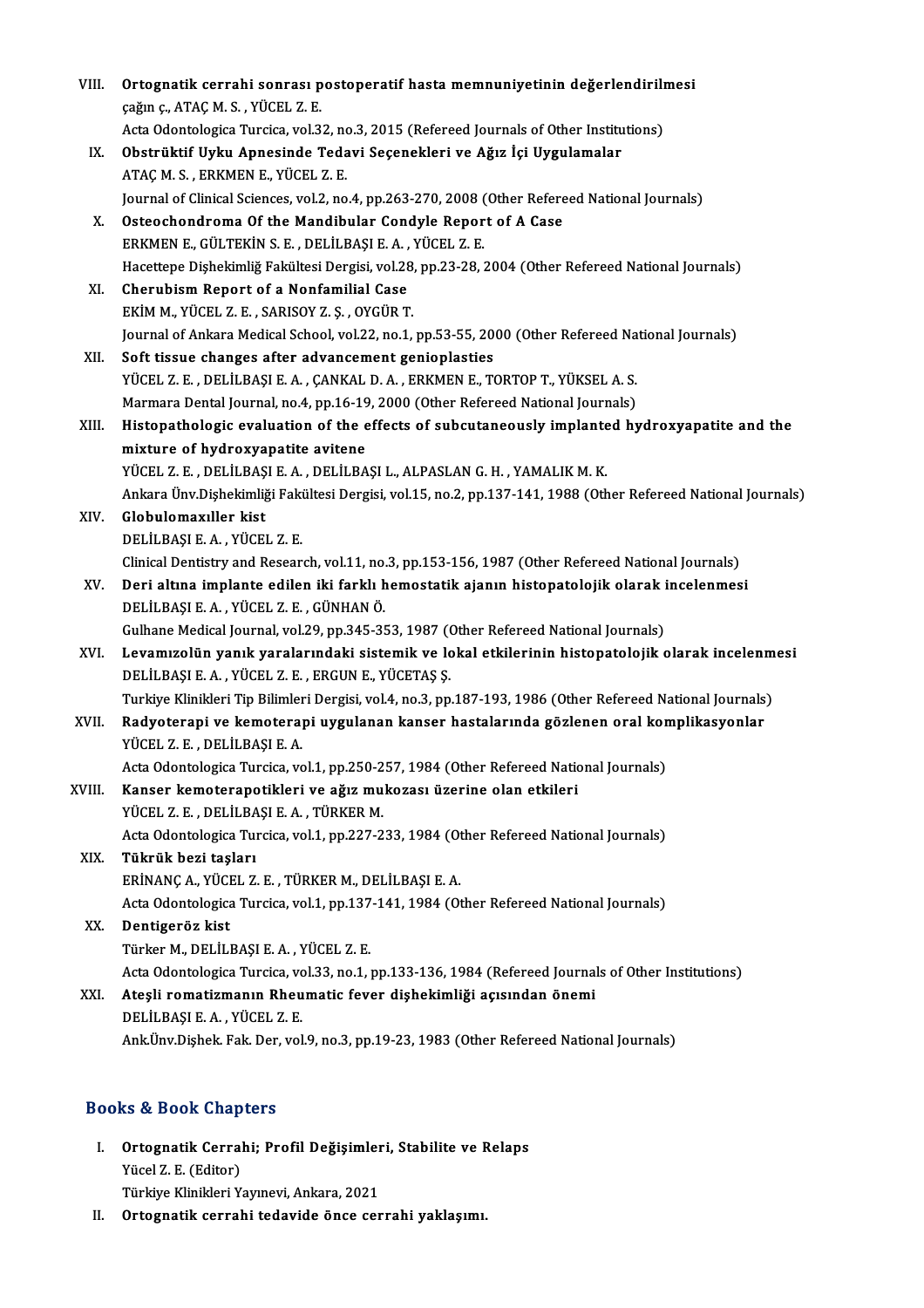Yücel Z. E. , Bermede S.<br>in: Ortogratik Cerrabi: )

in: Ortognatik Cerrahi; Profil Değişimleri,Stabilite ve Relaps , Yücel ZE, Editor, Türkiye Klinikleri Yayınevi, Ankara,<br>pp.6-12, 2021 Yücel Z. E. , Ber<br>in: Ortognatik (<br>pp.6-12, 2021<br>Alt.cone.colic In: Ortognatik Cerrahi; Profil Değişimleri,Stabilite ve Relaps , Yücel ZE, Editor, Türkiye Klinikleri Yayınevi, Ankara,<br>III. Alt çene gelişim fazlalığına bağlı sınıf III maloklüzyonlarda sagital split osteotomi ile mandibu

pp.6-12, 2021<br>Alt çene gelişim fazlalı<br>alma sonrası stabilite.<br>Akkaya A. Girli A. Vüsel 3 Alt çene gelişim fazlalığın<br>alma sonrası stabilite.<br>Akkaya A., Gizli A., Yücel Z. E.<br>in: İskeletsel Suuf 2 Maleklüz

**alma sonrası stabilite.**<br>Akkaya A., Gizli A., Yücel Z. E.<br>in: İskeletsel Sınıf 3 Maloklüzyonların Teşhis ve Tedavi Yöntemleri, Yüksel AS, Editor, Türkiye Klinikleri Yayınevi, Akkaya A., Gizli A., Yücel<br>in: İskeletsel Sınıf 3 Malc<br>Ankara, pp.54-61, 2021

## Ankara, pp.54-61, 2021<br>Refereed Congress / Symposium Publications in Proceedings

- efereed Congress / Symposium Publications in Proceedings<br>I. Odontojenik keratokistin marsüpyalizasyon ile konservatif tedavisi Elif Betül Yıldırım, Abdulghafoor<br>Alzama Zivar Fraün Yüsel, Emre Parus Alzamo, Ziver Ergün Yücel, Emre Barış<br>Alzamo, Ziver Ergün Yücel, Emre Barış<br>Vücel 7 E **Odontoje<br>Alzamo, 2**<br>Yücel Z. E.<br>29. Ulueler Alzamo, Ziver <mark>Ergün Yücel, Emre Barış</mark><br>Yücel Z. E.<br>28. Uluslararası Türk Oral ve Maksillofasiyal Cerrahi Kongresi, Antalya, Turkey, 14 - 18 November 2021, pp.298<br>POL YOSTOTIC EIRROUS DYSPLASIA JNVOLVINC MAYU LOFACIAL RECI
- Yücel Z. E.<br>28. Uluslararası Türk Oral ve Maksillofasiyal Cerrahi Kongresi, Antalya, Turkey, 14 -<br>II. POLYOSTOTIC FIBROUS DYSPLASIA INVOLVING MAXILLOFACIAL REGION<br>EU INC V. İrgi E. Narlı A. N. Yüsel Z. E. Atak İ. 28. Uluslararası Türk Oral ve Maksillofasiyal Ce<br>POLYOSTOTIC FIBROUS DYSPLASIA INVOI<br>KILINÇ Y., İzgi E., Nazlı A. N. , Yücel Z. E. , Atak İ.<br>26 Uluslaranası TAOMS Kangussi Cinne Cunnus POLYOSTOTIC FIBROUS DYSPLASIA INVOLVING MAXILLOFACIAL REGI<br>KILINÇ Y., İzgi E., Nazlı A. N. , Yücel Z. E. , Atak İ.<br>26.Uluslararası TAOMS Kongresi, Girne, Cyprus (Kktc), 28 April - 02 May 2019<br>Maksilla Bostovian Bölgədə Cəl KILINÇ Y., İzgi E., Nazlı A. N. , Yücel Z. E. , Atak İ.<br>26.Uluslararası TAOMS Kongresi, Girne, Cyprus (Kktc), 28 April - 02 May 2019<br>III. Maksilla Posterior Bölgede Gelişen İntraossoz Mukoepidermoid Karsinom<br>CAVLLB ALZAMO 26.Uluslararası TAOMS Kongresi,<br>Maksilla Posterior Bölgede Ge<br>CAVLI B., ALZAMO A., YÜCEL Z. E.<br>TAOMS 26 HI HSLARARASI RİLİM: CAVLI B., ALZAMO A., YÜCEL Z. E.<br>TAOMS 26.ULUSLARARASI BİLİMSEL KONGRESİ, Girne, Cyprus (Kktc), 28 April - 02 May 2019 CAVLI B., ALZAMO A., YÜCEL Z. E.<br>TAOMS 26.ULUSLARARASI BILIMSEL KONGRESİ, Girne, Cyprus (Kktc), 28 April - 02<br>IV. POLYOSTOTIC FIBROUS DYSPLASIA INVOLVING MAXILLOFACIAL REGION<br>KU NG Verri o NAZUA Ne YÜCEL Z. E. ATAK İ TAOMS 26.ULUSLARARASI BİLİMSEL KONGRESİ, G<br>POLYOSTOTIC FIBROUS DYSPLASIA INVOLVI!<br>KILINÇ Y., izgi e., NAZLI A. N. , YÜCEL Z. E. , ATAK İ.<br>TAOMS 26 III IISI ARARASI BİLİMSEL KONGRESİ. C POLYOSTOTIC FIBROUS DYSPLASIA INVOLVING MAXILLOFACIAL REGION<br>KILINÇ Y., izgi e., NAZLI A. N. , YÜCEL Z. E. , ATAK İ.<br>TAOMS 26.ULUSLARARASI BİLİMSEL KONGRESİ, Girne, Cyprus (Kktc), 28 April - 02 May 2019<br>Maksillar sinüse ka KILINÇ Y., izgi e., NAZLI A. N. , YÜCEL Z. E. , ATAK İ.<br>TAOMS 26.ULUSLARARASI BİLİMSEL KONGRESİ, Girne, Cyprus (Kktc), 28 April - 02 May 20:<br>V. Maksiller sinüse kaçan kök etrafında gelişen akut osteomiyelitis: Bir vaka TAOMS 26 ULUSLARA<br>Maksiller sinüse ka<br>ZOR Z. F. , YÜCEL Z. E.<br>TAOMS 26 ULUSLARA
- V. Maksiller sinüse kaçan kök etrafında gelişen akut osteomiyelitis: Bir vakaraporu<br>ZOR Z. F., YÜCEL Z. E.<br>TAOMS 26.ULUSLARARASI BİLİMSEL KONGRESİ, Girne, Cyprus (Kktc), 28 April 02 May 2019 ZOR Z. F., YÜCEL Z. E.<br>TAOMS 26.ULUSLARARASI BİLİMSEL KONGRE<br>VI. Glanduler odontojenik kist Olgu Sunumu<br>PİNLER B. CAVLLE, YÜCEL Z. E
- TAOMS 26.ULUSLARARASI BİLİM<br>Glanduler odontojenik kist O<br>BİNLER B., CAVLI B., YÜCEL Z. E.<br>TAOMS 26 ULUSLARARASI BİLİM Glanduler odontojenik kist Olgu Sunumu<br>BİNLER B., CAVLI B., YÜCEL Z. E.<br>TAOMS 26.ULUSLARARASI BİLİMSEL KONGRESİ, Girne, Cyprus (Kktc), 28 April - 02 May 2019<br>Enükleosyan ve navifaral estektemi ile tedavi edilen rekünnent m BİNLER B., CAVLI B., YÜCEL Z. E.<br>TAOMS 26.ULUSLARARASI BİLİMSEL KONGRESİ, Girne, Cyprus (Kktc), 28 April - 02 May 2019<br>VII. Enükleasyon ve periferal ostektomi ile tedavi edilen rekürrent multilokülerodontojenik keratok

## TAOMS 26.ULU<br><mark>Enükleasyon</mark><br>Vaka raporu<br>EPSOV H E - U

ERSOYH.E. ,ULUTÜRKH.,YÜCEL Z.E.

TAOMS26.ULUSLARARASIBİLİMSELKONGRESİ,Girne,Cyprus (Kktc),28April -02May2019

- ERSOY H. E. , ULUTÜRK H., YÜCEL Z. E.<br>TAOMS 26.ULUSLARARASI BILIMSEL KONGRESI, Girne, Cyprus (Kktc), 28 April 02 May 2019<br>VIII. Dentofacial deformity management related to ageDentofacial deformities related to vertical<br>d TAOMS 26.ULUSLARARASI BİLİMSEL KONGRESİ, Girne, Cyprus (Kktc), 28 April - 02 May 2019<br>Dentofacial deformity management related to ageDentofacial deformities related to vertical<br>dimension problemsCurrent management of TMJ A Dentofae<br>dimensio<br>surgery<br>vücet z dimension problemsCurrent management of TMJ AnkylosisMandibular rotations in ortoghnathic<br>surgery<br>YÜCEL Z.E.
	-

24.EACMFSCONGRESS,Munich,Germany,18 -21 September 2018

- YÜCEL Z. E.<br>24.EACMFS CONGRESS, Munich, Germany, 18 21 September 2018<br>IX. Crouzon Sendromlu Hastada Uygulanan Lefort 1 Osteotomisi ve Distraksiyon Osteogenezi<br>siyoj de ÖZTÜPK K. POZKAYA E. POZKAYA S. VÜCEL Z. E. sivri d., ÖZTÜRK K., BOZKAYA E., BOZKAYA S., YÜCEL Z. E.<br>TAOMS 25.ULUSLARARASI BİLİMSEL KONGRESİ, Ankara, Turkey, 13 - 17 May 2018, pp.134-135 Crouzon Sendromlu Hastada Uygulanan Lefort 1 Osteotomisi ve Distraksiyon Osteoge<br>sivri d., ÖZTÜRK K., BOZKAYA E., BOZKAYA S., YÜCEL Z. E.<br>TAOMS 25.ULUSLARARASI BİLİMSEL KONGRESİ, Ankara, Turkey, 13 - 17 May 2018, pp.134-13
- X. AWDA Apereyi ile Alveol Yarık Tedavisi:Vaka Raporu TAOMS 25.ULUSLARARASI BİLİMSEL KONGRESİ, Ankara, Turkey, 13 - 17<br>AWDA Apereyi ile Alveol Yarık Tedavisi:Vaka Raporu<br>BOZKAYA S., ÖZTÜRK K., KARAYEVA E., YÜCEL Z. E. , ÇAYLAK Y., ÇEVİK P.<br>TAOMS 25 Uluslaranan Bilimsel Karaye TAOMS 25.Uluslararası Bilimsel Kongresi 13-17 Mayıs 2018, Turkey, 13 - 17 May 2018, pp.136-137<br>XI. Unikistik Ameloblastomada Marjinal Mandibula Rezeksiyonu BOZKAYA S., ÖZTÜRK K., KARAYEVA E., YÜCEL Z. E. , ÇAYLAK Y., ÇEVİ<br>TAOMS 25.Uluslararası Bilimsel Kongresi 13-17 Mayıs 2018, Turkey,<br>XI. Unikistik Ameloblastomada Marjinal Mandibula Rezeksiyonu<br>PİNLER B. MURADOV E. YÜCEL Z.
- BİNLER B., MURADOV E., YÜCEL Z.E. TAOMS 25.Uluslararası Bilimsel Kongresi, 13 - 17 May 2018
- BİNLER B., MURADOV E., YÜCEL Z. E.<br>TAOMS 25.Uluslararası Bilimsel Kongresi, 13 17 May 2018<br>XII. İnfratemporal fossa ve maksiller sinüse yerleşmiş ektopik pozisyonlu gömülü yirmi yaş dişlerinin<br>Madifiya Caldurell Luc Pros TAOMS 25.Uluslararası Bilimsel Kongresi, 13 - 17 May 2018<br>İnfratemporal fossa ve maksiller sinüse yerleşmiş ektopik pozisyonlu gömülü y<br>Modifiye Caldwell-Luc Prosedürü ile çıkartılması.Nadir görülen bir vaka raporu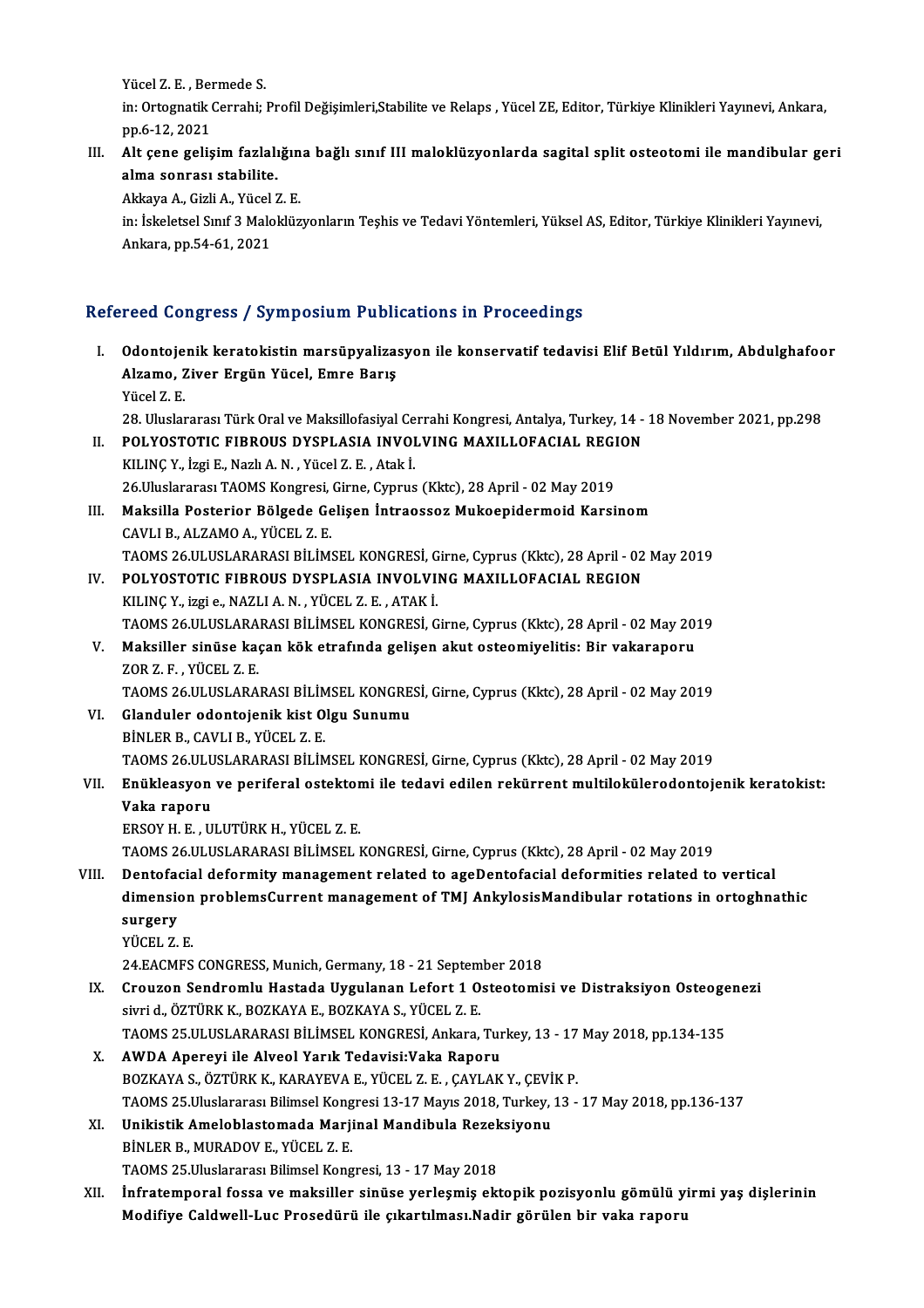ZORZ.F. ,KILINÇY.,ATAÇM.S. ,YÜCEL Z.E. ZOR Z. F. , KILINÇ Y., ATAÇ M. S. , YÜCEL Z. E.<br>TAOMS 24. ULUSLARARASI KONGRESİ, BODRUM,TÜRKİYE, Turkey, 23 - 27 May 2017<br>Asını razarba maksilların La Fart 1 astastamisi ve anlay kamik spafti ile ral ZOR Z. F. , KILINÇ Y., ATAÇ M. S. , YÜCEL Z. E.<br>TAOMS 24. ULUSLARARASI KONGRESİ, BODRUM,TÜRKİYE, Turkey, 23 - 27 May 2017<br>XIII. Aşırı rezorbe maksillanın Le Fort 1 osteotomisi ve onlay kemik grefti ile rekonstrüksiyonu TAOMS 24. ULUSLARARASI KONGRESİ, BODRUM,TÜRKİYE, T<br>Aşırı rezorbe maksillanın Le Fort 1 osteotomisi ve onl<br>BOZKAYA S., odabaşı o., ŞAHİN O., TOPRAK M. E. , YÜCEL Z. E.<br>Türk oral ve maksillafasiyal Carrabi Derneği 24 uluslar Aşırı rezorbe maksillanın Le Fort 1 osteotomisi ve onlay kemik grefti ile rekonstrüksi<br>BOZKAYA S., odabaşı o., ŞAHİN O., TOPRAK M. E. , YÜCEL Z. E.<br>Türk oral ve maksillofasiyal Cerrahi Derneği 24.uluslararası bilimsel kong BOZKAYA S., odabaşı o., ŞAHİN O., TOPRAK M. E. , YÜCEL Z. E.<br>Türk oral ve maksillofasiyal Cerrahi Derneği 24.uluslararası bilimsel kongres<br>XIV. Gap artroplasti ve temporal kas flebi ile tedavi edilen tme ankilozu<br>üchas a. Türk oral ve maksillofasiyal Cerrahi Derneği 24.uluslararası bilimsel kongresi, 23 - 27 May 2017<br>Gap artroplasti ve temporal kas flebi ile tedavi edilen tme ankilozu<br>üçbaş e., moharemnejad n., BOZKAYA S., YÜCEL Z. E.<br>taoms Gap artroplasti ve temporal kas flebi ile tedavi edile<br>üçbaş e., moharemnejad n., BOZKAYA S., YÜCEL Z. E.<br>taoms 24.uluslararası bilimsel kongresi, 23 - 27 May 2017<br>Can Artroplasti ve Temporal Kas Flebi ile Tedavi Ed üçbaş e., moharemnejad n., BOZKAYA S., YÜCEL Z. E.<br>taoms 24.uluslararası bilimsel kongresi, 23 - 27 May 2017<br>XV. Gap Artroplasti ve Temporal Kas Flebi İle Tedavi Edilen Temporomandibuler Eklem Ankilozu: Vaka<br>Panery taoms 24<br>Gap Arti<br>Raporu<br>ÜCPAS E Gap Artroplasti ve Temporal Kas Flebi İle Tedavi<br>Raporu<br>ÜÇBAŞ E., MOHARAMNEJAD N., BOZKAYA S., YÜCEL Z. E.<br>TURKISH ASSOCIATION OF ORAL AND MAYU LOFACIAL Raporu<br>ÜÇBAŞ E., MOHARAMNEJAD N., BOZKAYA S., YÜCEL Z. E.<br>TURKISH ASSOCIATION OF ORAL AND MAXILLOFACIAL SURGEONS 24th International Scientic Congress, BODRUM,<br>Turkey, 23 - 27 May 2017 ÜÇBAŞ E., MOHARAMNEJAD N., BOZKAYA S., YÜCEL Z. E. TURKISH ASSOCIATION OF ORAL AND MAXILLOFACIAL SURGEONS 24th International Scientic Congress, BO<br>Turkey, 23 - 27 May 2017<br>XVI. İnfratemporal fossa ve maksiller sinüse yerleşmiş ektopik pozisyonlu gömülü 20 yaş dişlerinin<br>mo Turkey, 23 - 27 May 2017<br>İnfratemporal fossa ve maksiller sinüse yerleşm<br>modifiye caldwell-luc prosedürü ile çıkartılması<br>70P 7 F - KU INC V-ATAC M-S - VÜCEL 7 F İnfratemporal fossa ve maksiller sinüse<br>modifiye caldwell-luc prosedürü ile çıka<br>ZOR Z. F. , KILINÇ Y., ATAÇ M. S. , YÜCEL Z. E.<br>TAQMS 24 Uluslararası Bilimsel Kanspesi 22 modifiye caldwell-luc prosedürü ile çıkartılması<br>ZOR Z. F. , KILINÇ Y., ATAÇ M. S. , YÜCEL Z. E.<br>TAOMS 24.Uluslararası Bilimsel Kongresi, 23 - 27 May 2017<br>Büyük bir rediküler kist ZOR Z. F. , KILINÇ Y., ATAÇ M. S. , YÜCEL Z. E.<br>TAOMS 24.Uluslararası Bilimsel Kongresi, 23<br>XVII. Büyük bir radiküler kist<br>rajavi h., YAZAR H., YÜCEL Z. E. TAOMS 24.Uluslararası Bilimsel<br>Büyük bir radiküler kist<br>rajavi h., YAZAR H., YÜCEL Z. E.<br>TAOMS 24 Uluslararası Bilimsel Büyük bir radiküler kist<br>rajavi h., YAZAR H., YÜCEL Z. E.<br>TAOMS 24.Uluslararası Bilimsel Kongresi, 23 - 27 May 2017<br>Mandibular gömülü günennümenen diyein etetrenenle XVIII. Mandibuler gömülü süpernümerer diuşin ototransplantasyonu cavlı b., öztürk k., kazan o., ürün b., YÜCEL Z. E. TAOMS 24.Uluslararası Bilimsel Kongresi, 23 -<br>Mandibuler gömülü süpernümerer diuşin<br>cavlı b., öztürk k., kazan o., ürün b., YÜCEL Z. E.<br>taams 24 uluslararası bilimsel kangresi, 22, ..? Mandibuler gömülü süpernümerer diuşin ototransp<br>cavlı b., öztürk k., kazan o., ürün b., YÜCEL Z. E.<br>taoms 24.uluslararası bilimsel kongresi, 23 - 27 May 2017<br>Maksillada birkas gömülü disi isaran büyük boyutlu XIX. Maksillada birkaç gömülü dişi içeren büyük boyutlu dentigeröz kistin tedavisi<br>öztürk d. n., ayrıkçıl s., YÜCEL Z. E. taoms 24.uluslararası bilimsel kong<br>Maksillada birkaç gömülü dişi<br>öztürk d. n. , ayrıkçıl s., YÜCEL Z. E.<br>türk eral ve maksillafasiyal serrebi Maksillada birkaç gömülü dişi içeren büyük boyutlu dentigeröz kistin tedavisi<br>öztürk d. n. , ayrıkçıl s., YÜCEL Z. E.<br>türk oral ve maksillofasiyal cerrahi derneği 24.uluslararası bilimsel kongresi, 23 - 27 May 2017<br>Beconst XX. Reconstruction of severely atrophic maxilla with Le Fort I osteotomy and onlay bone graft<br>BOZKAYA S., ODABAŞI O., ŞAHİN O., Toprak M. E., YÜCEL Z. E. türk oral ve maksillofasiyal cerrahi derneği 24 uluslararası bil<br>Reconstruction of severely atrophic maxilla with Le F<br>BOZKAYA S., ODABAŞI O., ŞAHİN O., Toprak M. E. , YÜCEL Z. E.<br>Türk Oral ve Maksillafasiyal Cerrabi Derne Reconstruction of severely atrophic maxilla with Le Fort I osteotomy and onlay bone graft<br>BOZKAYA S., ODABAŞI O., ŞAHİN O., Toprak M. E. , YÜCEL Z. E.<br>Türk Oral ve Maksillofasiyal Cerrahi Derneği (TAOMS) 24. Uluslarası Bil BOZKAYA S., ODABAŞI O., ŞAHİN O., Toprak M. E. , YÜCEL Z. E.<br>Türk Oral ve Maksillofasiyal Cerrahi Derneği (TAOMS) 24. Uluslarası Bilimsel Kongresi, 23 - 27 May 2017<br>XXI. Maksiller kist enükleasyonu sonrası gelişen oroantra Türk Oral ve Maksillofasiyal Cerrahi Derneği (TAOM:<br>Maksiller kist enükleasyonu sonrası gelişen or<br>öztürk k., YAZAR H., ulutürk h., öztürk ö., YÜCEL Z. E.<br>TAOMS 24 Uluslaranan Bilimsel Kangrası 22 - 27 Ma Maksiller kist enükleasyonu sonrası gelişen oroantra<br>öztürk k., YAZAR H., ulutürk h., öztürk ö., YÜCEL Z. E.<br>TAOMS 24.Uluslararası Bilimsel Kongresi, 23 - 27 May 2017<br>RECONSTRUCTION TML ALLORLASTIC RECONSTRUCTI öztürk k., YAZAR H., ulutürk h., öztürk ö., YÜCEL Z. E.<br>TAOMS 24.Uluslararası Bilimsel Kongresi, 23 - 27 May 2017<br>XXII. RECONSTRUCTION TMJ ALLOPLASTIC RECONSTRUCTION OF BILATERAL TYPE IV TMJ ANKLYLOSIS<br>WITH ZIMMER BIOMET S TAOMS 24.Uluslararası Bilimsel Kongresi, 23 - 27 M<br>RECONSTRUCTION TMJ ALLOPLASTIC RECON<br>WITH ZIMMER BIOMET STOCK TMJ SYSTEMS<br>ATAC M S - VÜCEL 7-E - VU INC V ATAÇM.S. ,YÜCEL Z.E. ,KILINÇY. 23rd Congress of the European Association for Cranio Maxillo-Facial Surgery, 13 - 18 September 2016 ATAÇ M. S. , YÜCEL Z. E. , KILINÇ Y.<br>23rd Congress of the European Association for Cranio Maxillo-Facial Surgery, 13 - 18 September 2016<br>23. XXIII. alloplastic reconstruction of bilateral type iv tmj ankylosis with biomet ATAÇ M. S. , YÜCEL Z. E. , KILINÇ Y.<br>23 rd congress of the european association for craniomaxillofacial surgery, 13 - 16 September 2016 alloplastic reconstruction of bilateral type iv tmj ankylosis with biomet stock tmj systems<br>ATAÇ M. S., YÜCEL Z. E., KILINÇ Y.<br>23 rd congress of the european association for craniomaxillofacial surgery, 13 - 16 September 2 XXIV. Determinants of treatment at parasymphysis fracture with unilateral condyle fracture a case report YÜCEL Z.E., ATAÇM.S., BOZKAYA S., sivrid. Determinants of treatment at parasymphysis fracture with unilateral condyle fracture a case r<br>22nd Interneational Congress of Turkish Association of Oral and Maxillofacial Surgeons, 26 - 30 May 2016<br>Uniquatio amalabhastama YÜCEL Z. E., ATAÇ M. S., BOZKAYA S., sivri d<br>22nd Interneational Congress of Turkish As:<br>XXV. Unicystic ameloblastoma a case report 22nd Interneational Congress of Turkish Association of Or<br>Unicystic ameloblastoma a case report<br>ATAÇ M. S., rzayev s., TOPRAK M. E., seçkin a., YÜCEL Z. E.<br>22nd Interneational Congress of Turkish Association of Or Unicystic ameloblastoma a case report<br>ATAÇ M. S. , rzayev s., TOPRAK M. E. , seçkin a., YÜCEL Z. E.<br>22nd Interneational Congress of Turkish Association of Oral and Maxillofacial Surgeons, 26 - 30 May 2016<br>Unilateral kondil ATAÇ M. S. , rzayev s., TOPRAK M. E. , seçkin a., YÜCEL Z. E.<br>22nd Interneational Congress of Turkish Association of Oral and Maxillofacial Surgeons, 26 - 30 May 2016<br>XXVI. Unilateral kondil kırıg 1 ile birlikte go ru l 22nd Int<br><mark>Unilater</mark><br>raporu<br>vücer z Unilateral kondil kırıg ı ile birlikt<br>raporu<br>YÜCEL Z.E., ATAÇ M.S., BOZKAYA S.<br>Turkich Assosiation of Orel and Movil raporu<br>YÜCEL Z. E. , ATAÇ M. S. , BOZKAYA S.<br>Turkish Association of Oral and Maxillofacial Surgeons 23th International Scientic Congress, 26 - 30 May 2016 XXVII. Unikistik Ameloblastoma Vaka Raporu ATAÇM.S. ,Rzayev S.,TOPRAKM.E. ,SEÇKİNA.,YÜCEL Z.E.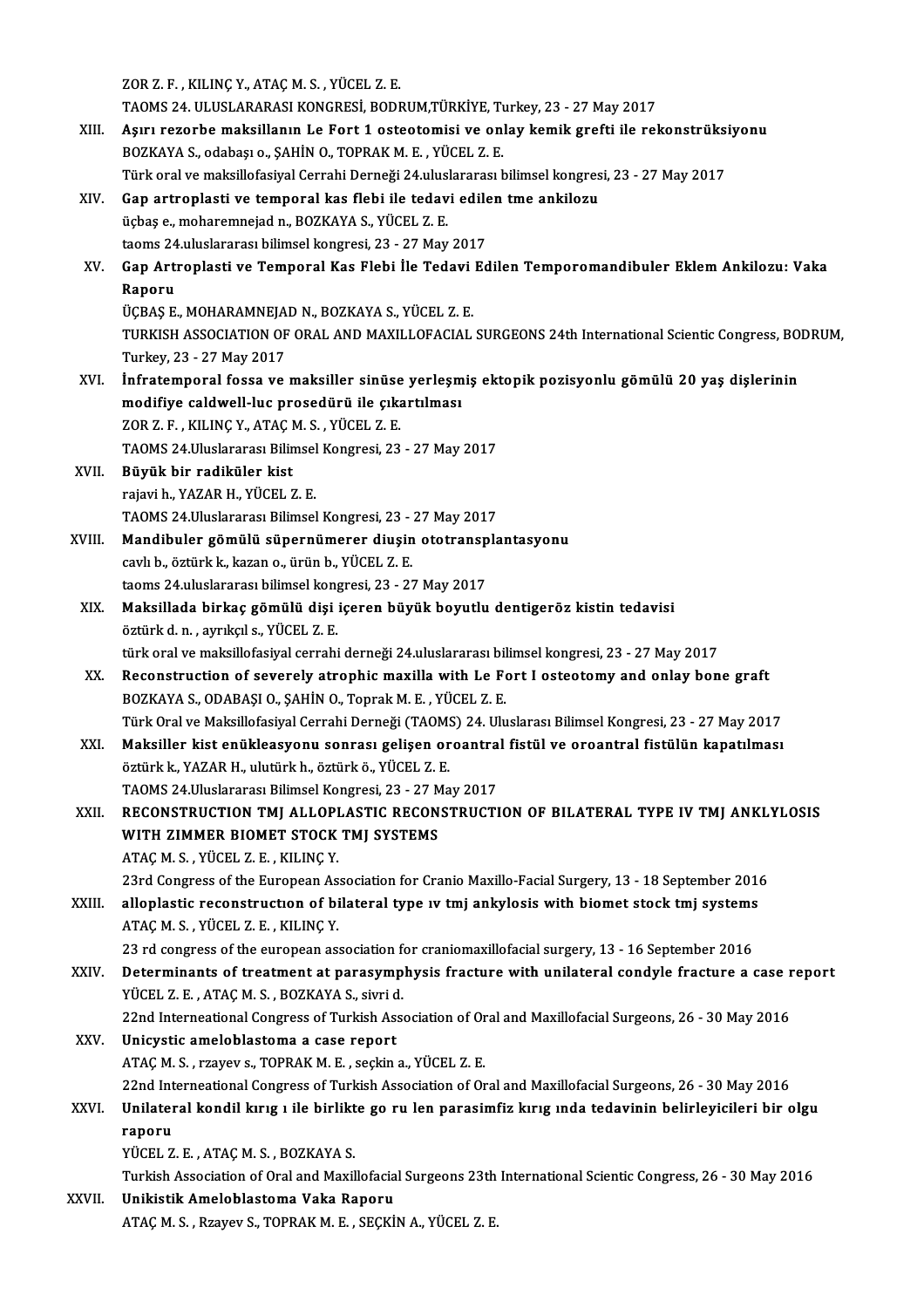Türk Oral ve Maksillofasiyal Cerrahi Derneği 23.Uluslararası Bijlimsel Kongresi, 26 - 30 May 2016<br>Management of a Central giant sell granulama of the enterior mandible in an adult nat Türk Oral ve Maksillofasiyal Cerrahi Derneği 23.Uluslararası Bijlimsel Kongresi, 26 - 30 May 2016<br>XXVIII. Management of a Central giant cell granuloma of the anterior mandible in an adult patient A case Türk Or<br><mark>Manag</mark>e<br>report<br>III UTÜR Management of a Central giant cell gr<br>report<br>ULUTÜRK H., OKUR B., RAD H., YÜCEL Z. E.<br>TÜRK ORAL VE MAKSU LOFASİYAL CERRA report<br>ULUTÜRK H., OKUR B., RAD H., YÜCEL Z. E.<br>TÜRK ORAL VE MAKSİLLOFASİYAL CERRAHİ DERNEĞİ 23.ULUSLARARASI Bilimsel Kongresi, 26 - 30 May 2016<br>Kist Enüklessyonu Susasında Eraktür Biskinden Kasınmak İsin Prefilaktik Eiksa ULUTÜRK H., OKUR B., RAD H., YÜCEL Z. E.<br>TÜRK ORAL VE MAKSİLLOFASİYAL CERRAHİ DERNEĞİ 23.ULUSLARARASI Bilimsel Kongresi, 26 - 30 May 2016<br>XXIX. Kist Enükleasyonu Sırasında Fraktür Riskinden Kaçınmak İçin Profilaktik Fi TÜRK ORAL VE MAKSİLLOFASİY.<br>Kist Enükleasyonu Sırasında<br>MOHARAMNEJAT N., YÜCEL Z. E.<br>Turkich Assosiation of Oral and N Kist Enükleasyonu Sırasında Fraktür Riskinden Kaçınmak İçin Profilaktik Fiksasyon Bir vaka raporu<br>MOHARAMNEJAT N., YÜCEL Z. E.<br>Turkish Association of Oral and Maxillofacial Surgeons 23th International Scientic Congress, 26 MOHARAMNEJAT N., YÜCEL Z. E.<br>Turkish Association of Oral and Maxillofacial Surgeons 23th I<br>XXX. Orbital Rim Kırığına Extraoral Yaklaşım Olgu Sunumu<br>SECKİN A. POZKAYA S. YÜCEL Z. E Turkish Association of Oral and Max<br><mark>Orbital Rim Kırığına Extraoral Y</mark><br>SEÇKİN A., BOZKAYA S., YÜCEL Z. E.<br>Türk Oral ve Maksillefasiyal Carrabi SEÇKİN A., BOZKAYA S., YÜCEL Z. E.<br>Türk Oral ve Maksillofasiyal Cerrahi Derneği 23.Uluslararası Bilimsel Kongresi, 26 - 30 May 2016 XXXI. Maksillada ossifying fibrom Bir olgu bildirimi ZORZ.F. ,KILINÇY.,ŞengüvenB.,YÜCEL Z.E. 23.UluslararasıTAOMSKongresi,Muğla,Turkey,26 -30May2016 XXXII. Prospective evaluation of quality of life in orthognathic surgerypatients ATAÇM.S. ,AsvaroğluK.,YÜCEL Z.E. 22nd International Conference on Oral & Maxillofacial Surgery, 27 - 30 October 2015, vol.44, pp.31 ATAÇ M. S. , Asvaroğlu K., YÜCEL Z. E.<br>22nd International Conference on Oral & Maxillofacial Surgery, 27 - 30 Octobe:<br>XXXIII. Surgical strategies for osseous TMJ hypomobility disorders in adults<br><sup>ATAC</sup>M S. VÜCEL Z. E. KU I 22nd International Conference on<br>Surgical strategies for osseous<br>ATAÇ M. S. , YÜCEL Z. E. , KILINÇ Y.<br>22nd International Conference on Surgical strategies for osseous TMJ hypomobility disorders in adults<br>ATAÇ M. S. , YÜCEL Z. E. , KILINÇ Y.<br>22nd International Conference on Oral and Maxillofacial Surgery, Melbourne, Australia, 27 - 30 October 2015,<br>vol.44, ATAÇ M. S. , YÜCI<br>22nd Internation<br>vol.44, pp.30-31<br>Ossoous TML m 22nd International Conference on Oral and Ma:<br>vol.44, pp.30-31<br>XXXIV. Osseous TMJ mobility disorders in adults<br> $\Delta TAGM S$ , VILINC V, VÜCEL 7, E vol.44, pp.30-31<br>Osseous TMJ mobility disorders in adults<br>ATAÇ M. S. , KILINÇ Y., YÜCEL Z. E. Osseous TMJ mobility disorders in adults<br>ATAÇ M. S. , KILINÇ Y., YÜCEL Z. E.<br>22.Uluslararası TAOMS Kongresi, Muğla, Turkey, 19 - 22 May 2015<br>Bekürrent unikistik ameleblastema:Bir elsu sunumu ATAÇ M. S. , KILINÇ Y., YÜCEL Z. E.<br>22.Uluslararası TAOMS Kongresi, Muğla, Turkey, 19 - 22 May<br>XXXV. Rekürrent unikistik ameloblastoma:Bir olgu sunumu<br>SABISOV Z.S., KILINC V. OKKAN C. SHIJIBAT A. YÜCEL Z.E. 22.Uluslararası TAOMS Kongresi, Muğla, Turkey, 19 - 22 May<br>Rekürrent unikistik ameloblastoma:Bir olgu sunumu<br>SARISOY Z. Ş. , KILINÇ Y., OKKAN G., SHUİBAT A., YÜCEL Z. E.<br>18 Uluslararası TAOMS Kongresi, Antalya, Turkey, 2., Rekürrent unikistik ameloblastoma:Bir olgu sunumu<br>SARISOY Z. Ş., KILINÇ Y., OKKAN G., SHUİBAT A., YÜCEL Z. E.<br>18.Uluslararası TAOMS Kongresi, Antalya, Turkey, 2 - 06 October 2011 XXXVI. Inverted L osteotomy for releasing bilateral TMJ ankylosis: Report of a technique ATAÇM.S. ,KILINÇY.,SAMURS.,ÇOLAKE.,YÜCEL Z.E. The 1st Scientific Congress of Hellenic, Israeli and Turkish Association of Oral and Maxillofacial Surgeons (HIATOMS) in conjunction with The 17th Scientific Congress of Turkish Association of Oral and Maxillofacial Surgeons, İstanbul, Turkey, 14 - 17 October 2010 (HIATOMS) in conjunction with The 17th Scientific Congress of Turkish Associa<br>Surgeons, İstanbul, Turkey, 14 - 17 October 2010<br>XXXVII. Pleomorfic Adenoma in the Different Localizations:Two Case Reports<br>70P 7 E ATAC M S PEK Surgeons, İstanbul, Turkey, 14 - 17 October<br>Pleomorfic Adenoma in the Different L<br>ZOR Z. F. , ATAÇ M. S. , PEKER İ., YÜCEL Z. E.<br>THE 1ST SCIENTIEIC CONCRESS OF HITAON Pleomorfic Adenoma in the Different Localizations:Two Case Reports<br>ZOR Z. F. , ATAÇ M. S. , PEKER İ., YÜCEL Z. E.<br>THE 1ST SCIENTIFIC CONGRESS OF HITAOMS IN CONJUCTION WITH THE 17TH SCIENTIFIC CONGRESS OF TAOMS,<br>İstanbul Tu ZOR Z. F. , ATAÇ M. S. , PEKER İ., YÜCEL<br>THE 1ST SCIENTIFIC CONGRESS OF HIT<br>İstanbul, Turkey, 14 - 17 October 2010 İstanbul, Turkey, 14 - 17 October 2010<br>Supported Projects

Supported Projects<br>YÜCEL Z.E. , Project Supported by Higher Education Institutions, Kollajen esaslı graft materyali uygulanan mandibuler<br>segmentel estestemi sennası pulpal, gingiyal önsög değişimlerinin denevsel elerek ara supporteur i rejects<br>YÜCEL Z. E. , Project Supported by Higher Education Institutions, Kollajen esaslı graft materyali uygulanan mandib<br>Segmental osteotomi sonrası pulpal, gingival önsöz değişimlerinin deneysel olarak araş YÜCEL Z. E. , Project Supported by Higher Education Institutions, Kollajen esaslı graft materyali uygulanan mandibuler<br>segmental osteotomi sonrası pulpal, gingival önsöz değişimlerinin deneysel olarak araştırılması, 1996 segmental osteotomi sonrası pulpal, gingival önsöz değişimlerinin deneysel olarak araştırılması, 1996 - Continues<br>YÜCEL Z. E. , Project Supported by Higher Education Institutions, Le Fort I Osteotomileri Sonrası Kemik Kesi YÜCEI<br>Mekar<br>2013<br>VÜCEI Mekanik Direnç Üzerine Etkilerinin Ve İdeal İnternal Fixasyon Lokalizasyonlarının Sonlu Elemanlar Model Analizi, 2<br>2013<br>YÜCEL Z. E. , Project Supported by Higher Education Institutions, Kemik cerrahisi sonrası iyileşmenin

2013<br>YÜCEL Z. E. , Project Supported by Higher Education Institutions, Kemik cerrahisi sonrası iyileşmenin radyolojik ve<br>kompüterize yöntemlerle incelenmesi, 2003 - 2013 YÜCEL Z. E. , Project Supported by Higher Education Institutions, Kemik cerrahisi sonrası iyileşmenin radyolojik ve<br>kompüterize yöntemlerle incelenmesi, 2003 - 2013<br>YÜCEL Z. E. , Project Supported by Higher Education Insti

Yapılan Cerrahi Planlamanın Postoperatif Sonuçlarla Karşılaştırılması, 2004 - 2012<br>YÜCEL Z. E. , Project Supported by Higher Education Institutions, Sagittal split ramus osteotomilerinde set-back ve YÜCEL Z. E. , Project Supported by Higher Education Institutions, Ortognatif Cerrahi Hastalarında Değişik Şekillerd<br>Yapılan Cerrahi Planlamanın Postoperatif Sonuçlarla Karşılaştırılması, 2004 - 2012<br>YÜCEL Z. E. , Project

advancement işlemini takib eden değişimlerin 3 boyutlu modelleme ve sonlu elemanlar analizi metodu kullanılarak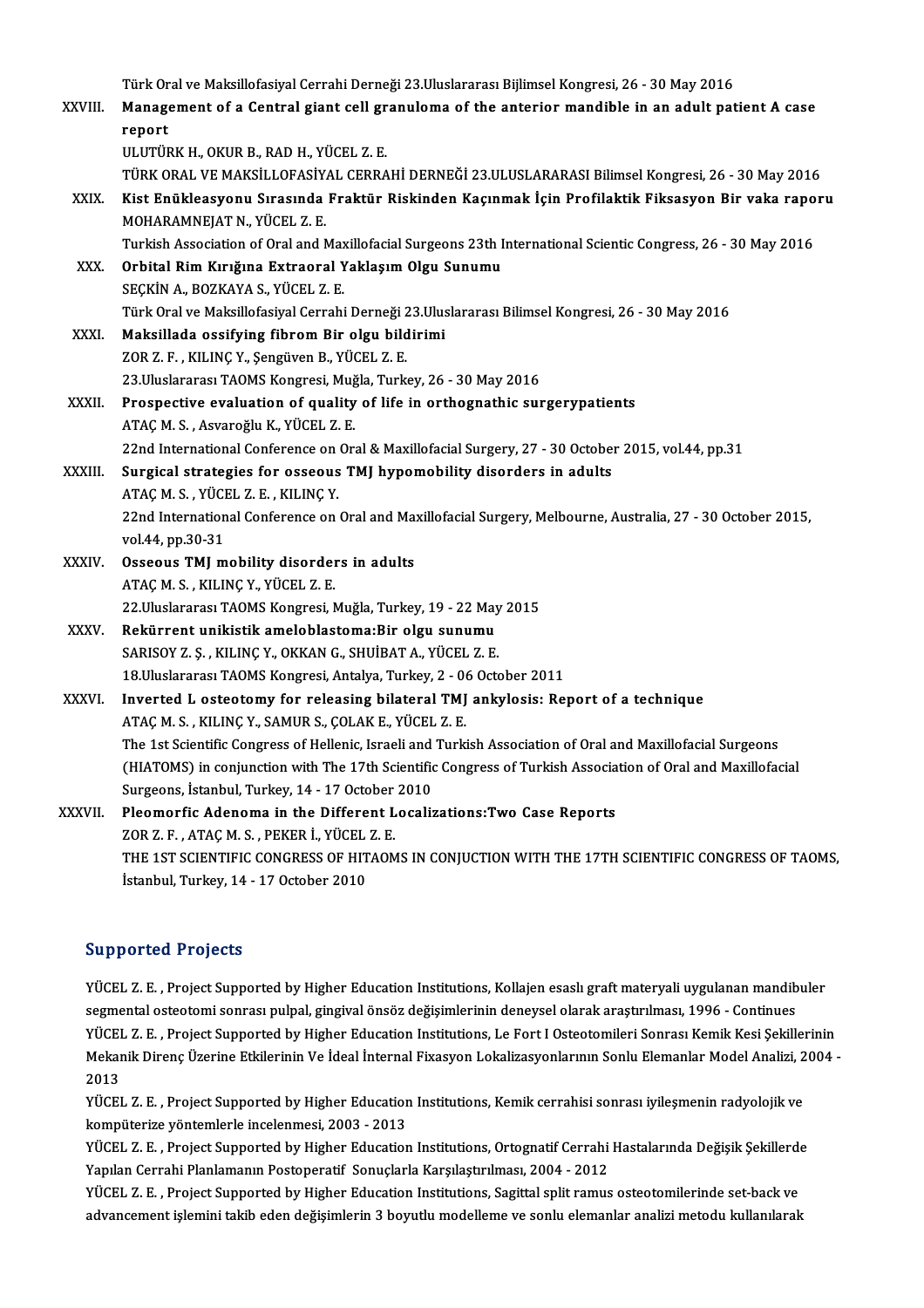#### Memberships / Tasks in Scientific Organizations

Memberships / Tasks in Scientific Organizations<br>European Association of Craniomaxillofacial Surgery, Principal Member, 1988 - Continues, United Kingdom<br>International Association of Oral and Maxillofacial Surgeons, Principa International Association of Craniomaxillofacial Surgery, Principal Member, 1988 - Continues, United Kingdom<br>International Association of Oral and Maxillofacial Surgeons, Principal Member, 1988 - Continues, United States O Europeal<br>Internation<br>America<br>Türk Ora International Association of Oral and Maxillofacial Surgeons, Principal Member, 1988 - (<br>America<br>Türk Oral ve Maksillofasiyal Cerrahi Derneği, Board Member, 1985 - Continues, Turkey

Türk Oral ve Maksillofasiyal Cerrahi Derneği, Board Member, 1985 - Continues, Turkey<br>Scientific Refereeing

Scientific Refereeing<br>Project Supported by Higher Education Institutions, BAP Research Project, Ataturk University, Turkey, May 2022<br>Project Supported by Higher Education Institutions, BAP Research Project, Ataturk Univers Berentinne Nereneoing<br>Project Supported by Higher Education Institutions, BAP Research Project, Ataturk University, Turkey, May 2022<br>Project Supported by Higher Education Institutions, BAP Research Project, Ataturk Univers Project Supported by Higher Education Institutions, BAP Research Project, Ataturk University, Turkey, May 2022<br>Tasks In Event Organizations

**Tasks In Event Organizations**<br>Yücel Z. E. , Türk Oral ve Maksillofasiyal Cerrahi Derneği 14.Uluslararası Bilimsel Kongresi, Scientific Congress, Antalya,<br>Turkey, Kosum 2021 Turkey, Kasım 2021<br>Turkey, Kasım 2021<br>Yücel 7, E., 2, Türk, N Yücel Z. E. , Türk Oral ve Maksillofasiyal Cerrahi Derneği 14.Uluslararası Bilimsel Kongresi, Scientific Congress, Antalya<br>Turkey, Kasım 2021<br>Yücel Z. E. , 2. Türk- Yunan- İsrail Oral Maksillofasiyal Cerrahi Ortak Kongresi

Turkey, Kasım 2021<br>Yücel Z. E. , 2. Türk- Yunan- İsrail Oral Maksillofasiyal Cerrahi Ortak Kongresi (HITAOMS) , Scientific Congress, Greece,<br>Mavıs 2012

#### **Edit Congress and Symposium Activities**

29. <mark>Edit Congress and Symposium Activities</mark><br>28.Türk Oral ve Maksillofasiyal Cerrahi Derneği Bilimsel Kongresi, Session Moderator, Antalya, Turkey, 2021<br>25.Congress of the European Association for Cranje, Maville, Eacial S 28.Türk Oral ve Maksillofasiyal Cerrahi Derneği Bilimsel Kongresi, Session Moderator, Antalya, Turkey, 2021<br>25.Congress of the European Association for Cranio–Maxillo–Facial Surgery, Moderator, Paris, France, 2021<br>27. Türk 28.Türk Oral ve Maksillofasiyal Cerrahi Derneği Bilimsel Kongresi, Session Moderator, Antalya, Turk<br>25.Congress of the European Association for Cranio–Maxillo–Facial Surgery, Moderator, Paris, Fran<br>27. Türk Oral ve Maksill 25.Congress of the European Association for Cranio–Maxillo–Facial Surgery, Moderator, Paris, France, 2021<br>27. Türk Oral ve Maksillofasiyal Cerrahi Derneği Kongresi ONLİNE, Attendee, Ankara, Turkey, 2020<br>Türk Oral ve Maksil 26. Türk Oral ve Maksillofasiyal Cerrahi Derneği Kongresi , Session Moderator, Girne, Cyprus (Kktc), 2019 Türk Oral ve Maksillofasiyal Cerrahi Derneği Bilimsel Online Paneli , Moderator, Ankara, Turkey, 2020<br>26. Türk Oral ve Maksillofasiyal Cerrahi Derneği Kongresi , Session Moderator, Girne, Cyprus (Kktc), 2019<br>24.Congress of 26. Türk Oral ve Maksillofasiyal Cerrahi Derneği Kongresi , Session Moderator, Girne, Cyprus (Kktc), 2019<br>24.Congress of the European Association for Cranio–Maxillo–Facial Surgery , Moderator, Munich, Germany<br>25. Türk Oral 24.Congress of the European Association for Cranio–Maxillo–Facial Surgery , Moderator, Munich, Ge<br>25. Türk Oral ve Maksillofasiyal Cerrahi Derneği Kongresi , Session Moderator, Girne, Cyprus (Kktc),<br>24. Türk Oral ve Maksil 25. Türk Oral ve Maksillofasiyal Cerrahi Derneği Kongresi , Session Moderator, Girne, Cyprus (Kktc), 2018<br>24. Türk Oral ve Maksillofasiyal Cerrahi Derneği Kongresi , Session Moderator, Muğla, Turkey, 2017<br>23. Türk Oral ve 24. Türk Oral ve Maksillofasiyal Cerrahi Derneği Kongresi , Session Moderator, Muğla, Turkey, 2017<br>23. Türk Oral ve Maksillofasiyal Cerrahi Derneği Kongresi , Session Moderator, Muğla, Turkey, 2016<br>22. Türk Oral ve Maksill 23. Türk Oral ve Maksillofasiyal Cerrahi Derneği Kongresi , Session Moderator, Muğla, Turkey, 2016 20. Türk Oral ve Maksillofasiyal Cerrahi Derneği Kongresi , Session Moderator, Antalya, Turkey, 2013 21. Türk Oral ve Maksillofasiyal Cerrahi Derneği Kongresi , Session Moderator, Muğla, Turkey, 2014<br>20. Türk Oral ve Maksillofasiyal Cerrahi Derneği Kongresi , Session Moderator, Antalya, Turkey, 2013<br>11. Congress of the Eu 20. Türk Oral ve Maksillofasiyal Cerrahi Derneği Kongresi , Session Moderator, Antalya, Turkey, 2013<br>11. Congress of the European Association for Cranio–Maxillo–Facial Surgery , Working Group, Dubrovnik, Croatia, 20<br>19. Tü 11. Congress of the European Association for Cranio–Maxillo–19. Türk Oral ve Maksillofasiyal Cerrahi Derneği Kongresi 201<br>Ortak Kongresi (HITAOMS) , Moderator, Samos, Greece, 2012<br>12. International Congress of the Internat 19. Türk Oral ve Maksillofasiyal Cerrahi Derneği Kongresi 2012 ve 2. Türk- Yunan- İsrail Oral Maksillofasiyal Cerrahi<br>Ortak Kongresi (HITAOMS) , Moderator, Samos, Greece, 2012<br>12. International Congress of the Internationa Ortak Kongr<br>12. Internat<br>Chile, 2011<br>19. Türk Or 12. International Congress of the International Association of Oral and MaxilloFacial Surgery, Working<br>Chile, 2011<br>18. Türk Oral ve Maksillofasiyal Cerrahi Derneği Kongresi , Session Moderator, Antalya, Turkey, 2011<br>17. Tü Chile, 2011<br>18. Türk Oral ve Maksillofasiyal Cerrahi Derneği Kongresi , Session Moderator, Antalya, Turkey, 2011<br>17. Türk Oral ve Maksillofasiyal Cerrahi Derneği Kongresi ve 1. Türk- Yunan- İsrail Oral Maksillofasiyal Cerr 18. Türk Oral ve Maksillofasiyal Cerrahi Derneği Kongresi , Session<br>17. Türk Oral ve Maksillofasiyal Cerrahi Derneği Kongresi ve 1. Tü<br>Kongresi (HITAOMS) , Session Moderator, İstanbul, Turkey, 2010<br>16. Türk Oral ve Maksill 17. Türk Oral ve Maksillofasiyal Cerrahi Derneği Kongresi ve 1. Türk- Yunan- İsrail Oral Maksillofasiyal (<br>Kongresi (HITAOMS) , Session Moderator, İstanbul, Turkey, 2010<br>16. Türk Oral ve Maksillofasiyal Cerrahi Derneği Kon Kongresi (HITAOMS) , Session Moderator, İstanbul, Turkey, 2010<br>16. Türk Oral ve Maksillofasiyal Cerrahi Derneği Kongresi , Session Moderator, Nevşehir, Turkey, 2009<br>15. Türk Oral ve Maksillofasiyal Cerrahi Derneği Kongresi 16. Türk Oral ve Maksillofasiyal Cerrahi Derneği Kongresi , Session Moderator, Nevşehir, Turk<br>15. Türk Oral ve Maksillofasiyal Cerrahi Derneği Kongresi , Session Moderator, Antalya, Turke<br>14. Türk Oral ve Maksillofasiyal C 15. Türk Oral ve Maksillofasiyal Cerrahi Derneği Kongresi , Session Moderator, Antalya, Turkey, 2008<br>14. Türk Oral ve Maksillofasiyal Cerrahi Derneği Kongresi , Moderator, Antalya, Turkey, 2007<br>13. Türk Oral ve Maksillofas 14. Türk Oral ve Maksillofasiyal Cerrahi Derneği Kongresi , Moderator, Antalya, Turkey, 2007<br>13. Türk Oral ve Maksillofasiyal Cerrahi Derneği Kongresi , Session Moderator, Antalya, Turkey, 2005<br>12. Türk Oral ve Maksillofas